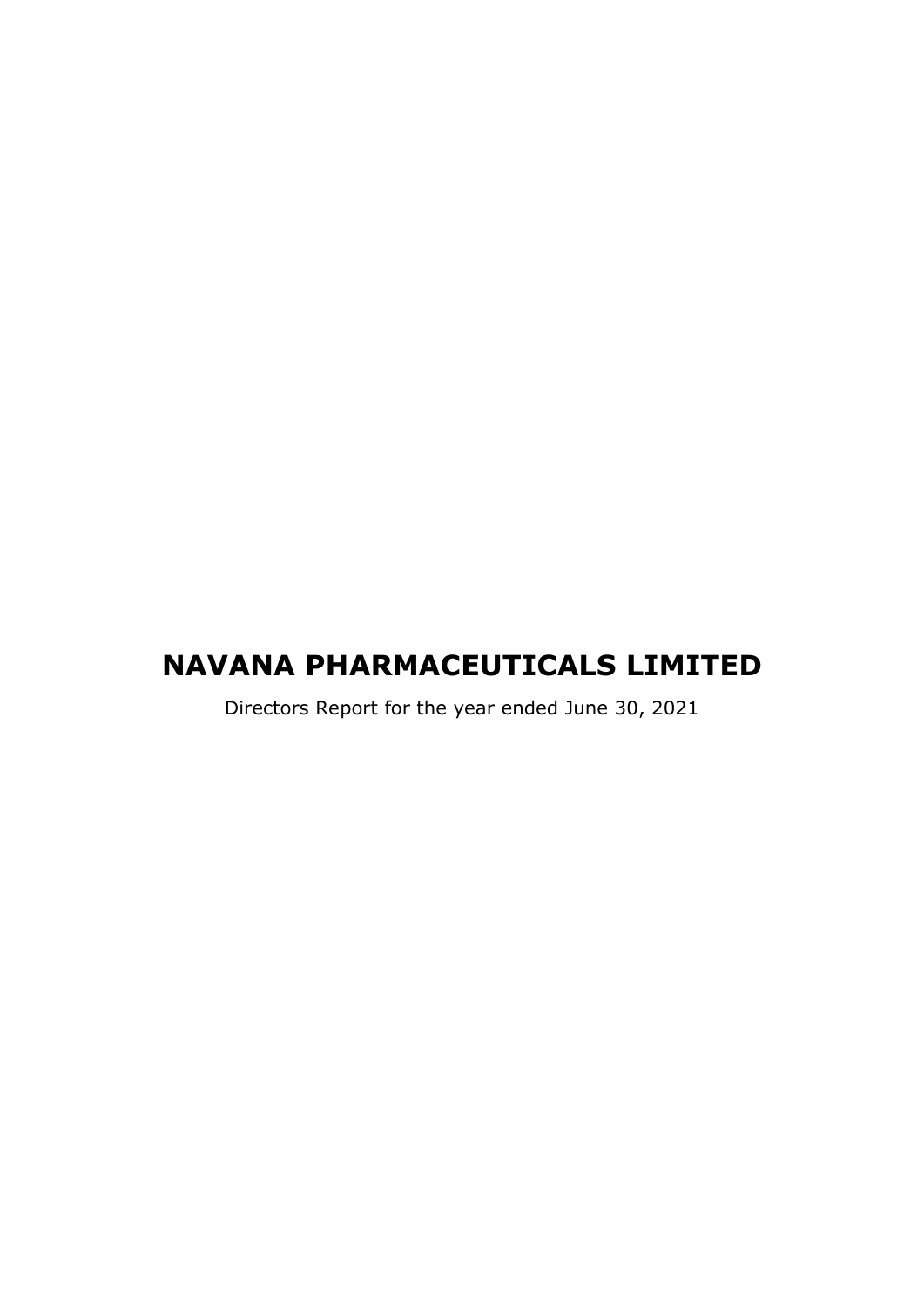### DIRECTORS REPORT

#### Dear Shareholders,

#### Assalamualaikum

On behalf of the Board of Directors and on my own behalf I warmly welcome all of you to the 35<sup>th</sup> Annual General Meeting of your company. The Board of Directors is pleased to take the opportunity to present you the Directors Report for the year ended 30 June 2021 according to section 184 of the Companies Act, 1994, Rule 12 (and the schedule there under) of the Securities and Exchange Rules,1987, BSEC Order No. BSEC/CMRRCD/2006-158/207/Admin/80 dated June 03, 2018 and IAS-1 codes as adopted by the Institute of Chartered Accountants of Bangladesh in the following paragraphs:

#### Principal Activities:

The Company is engaged in manufacturing, marketing and distribution of generic pharmaceuticals finished products which includes human drugs dosages form like tablet, capsule, powder for suspension, cream, ointment, powder, injection, eye and nasal drop, liquid, sachet products, oral solution; veterinary drugs dosages form like vaccine, bolus, liquid, injection, water soluble powder, premix. The products of the company are sold in domestic and international markets.

# Capacity and Usage:

The company has been trying to enhance its production capacity through diversifying its investment. The comparative production capacity last three year is given below:

|                    |                      | 2020-2021   |                           |                          |  |
|--------------------|----------------------|-------------|---------------------------|--------------------------|--|
|                    | <b>UoM</b>           | Utilization | <b>Installed Capacity</b> | <b>Production Output</b> |  |
| <b>Dosage Form</b> |                      |             | Yearly                    | Yearly                   |  |
| <b>Bolus</b>       | Pcs.                 | 82%         | 9,793,107                 | 8,004,323                |  |
| Capsule            | Pcs.                 | 88%         | 180,952,796               | 158,630,289              |  |
| Cream              | Pcs.                 | 91%         | 3,795,503                 | 3,442,037                |  |
| Eye Drops          | Dropper              | 84%         | 2,508,977                 | 2,113,874                |  |
| Injection          | Vial                 | 87%         | 2,931,298                 | 2,558,656                |  |
| Liquid             | <b>Bottle</b>        | 97%         | 2,245,804                 | 2,182,719                |  |
| Nasal Drops        | Dropper              | 28%         | 396,985                   | 112,567                  |  |
| Nasal Spray        | Dropper              | 78%         | 1,493,738                 | 1,160,677                |  |
| Ointment           | Tube                 | 18%         | 203,474                   | 36,642                   |  |
| Oral Solution      | <b>Bottle</b>        | 10%         | 1,138,832                 | 117,319                  |  |
| <b>PFS</b>         | <b>Bottle</b>        | 98%         | 3,002,222                 | 2,943,454                |  |
| Powder             | Container/<br>Sachet | 49%         | 5,858,751                 | 2,849,664                |  |
| Syrup              | Pcs.                 | 41%         | 7,024,130                 | 2,865,564                |  |
| Tablet             | Pcs.                 | 82%         | 378,777,513               | 311,084,413              |  |
|                    |                      |             | 600,123,130               | 498,102,198              |  |

# Cost of Production:

The cost of production of Navana Pharmaceuticals Limited gradually increased due increase of salsas volume. Last five years cost of production are given Below:

| Particulars        | 2020-21 | 2019-20 | 2018-19 | 2017-18 | 2016-17 |
|--------------------|---------|---------|---------|---------|---------|
| Cost of Production | 2043.8  | 1758.8  | 1377.6  | 1183.4  | 1064.5  |

(BDT In Mil)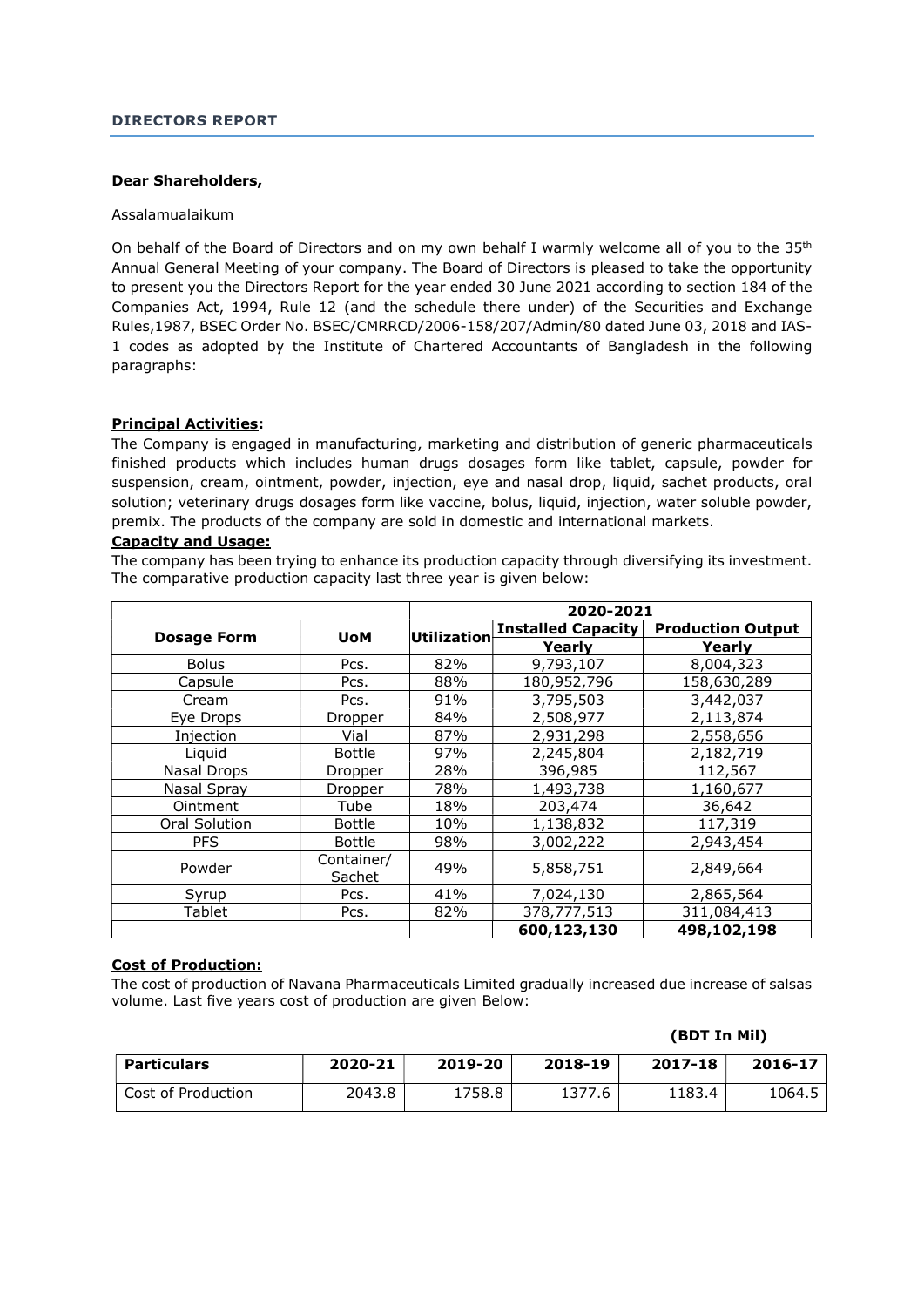## Contribution to National Exchequer:

|                                 |         |         |         |         | (BDT In Mil) |
|---------------------------------|---------|---------|---------|---------|--------------|
| <b>Particulars</b>              | 2020-21 | 2019-20 | 2018-19 | 2017-18 | 2016-17      |
|                                 |         |         |         |         |              |
|                                 |         |         |         |         |              |
| <b>Contribution to National</b> | 670.62  | 568.75  | 519.61  | 455.03  | 399.74       |
| <b>Exchequer</b>                |         |         |         |         |              |
|                                 |         |         |         |         |              |
|                                 |         |         |         |         |              |

### Reserves:

In FY 2020-21 total reserves of the company stood at BDT 3304.40 million where Retained earnings of the Company stood at BDT 535.83 Million, revaluation reserve stood at BDT 196.62 million

## Declaration of Dividend:

The board of directors has recommended no dividend in its meeting  $1<sup>st</sup>$  December, 2021 for the shareholders for the year June 30, 2021 subject to the final approval in the forthcoming AGM

### Credit Rating:

The Company promoted to AA rating in long term and ST-2 for short term with stable outlook which is rated by National Credit Ratings Limited up to 1st December, 2022.

### Contribution to CSR:

Social responsibility is an ethical framework and suggest that an entity, be it an organization or individual, has an obligation to act for the benefits of society at large. Navana Pharmaceuticals Limited also responsible to its stakeholders. During the COVID-19 Navana Pharmaceuticals Limited has involve with various social activities.

#### Human Resources:

As a part of commitment to have a well trained work force, the Company has given more emphasis to develop management skills to suit today's business environment.

## Compliance with Laws and Regulations:

The company always ensure all statutory & regulatory compliance and The Company was not engaged in any activities contravening the laws and regulations. The company ensure the following law and regulation:

- International Accounting Standards (IASs) and International Financial Reporting Standards (IFRSs)
- The Companies Act, 1994
- The Income Tax Ordinance, 1984 and Finance Act year to year
- SRO's and other notification issued by National Board of Revenue (NBR)
- The Value Added Tax Act, 2012
- SRO's and other notification issued by National Board of Revenue (NBR)
- Labor Law-2016

Apart from those the Directors are pleased to confirm the following, In accordance with Bangladesh Securities and Exchange Commission's Notification BSEC Notification No. BSEC/CMRRCD/2006- 158/207/Admin/80 dated June 03, 2018:

#### (i) Industry outlook and possible future developments in the industry:

Over the four decades of its journey, Bangladesh's pharmaceutical sector has evolved as a strong industry that is capable of meeting 98% of local demand that amounted to around \$3 billion in 2019.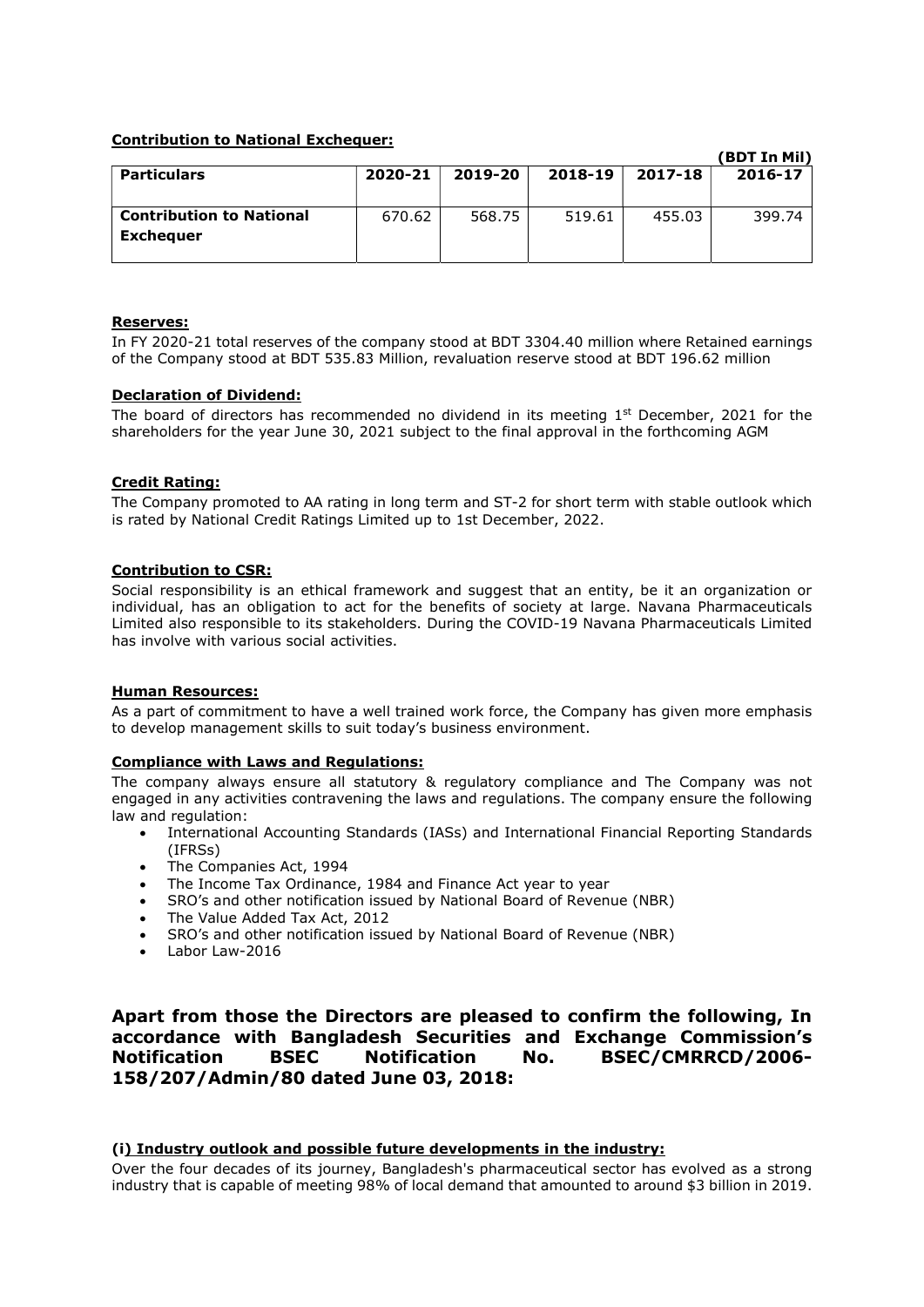Back in 2010, the size of the pharmaceutical market was \$852 million and it reached \$1.64 billion after five years, according to the Bangladesh Association of Pharmaceutical Industries (BAPI), a forum of drug makers. The market had grown to around \$3 billion before the pandemic hit businesses in April 2021.

Bangladesh is now the only least-developed country among 47 nations that has a well-developed pharmaceutical sector that can produce medicines for cancer diseases and biological products such as insulin and vaccines.

Research and Markets, a Dublin-headquartered firm, predicted in a report that Bangladesh's pharmaceutical industry will grow at an average of 12% per year for the next five years and take the market size to more than \$6 billion by 2025.

The report said the majority of this growth would be contributed by local companies with a market share of more than 90%. The share of generic drugs will be over 85% in 2025 from around 75% now, it states.

Bangladeshi companies depend on imports to meet 95% of the raw materials. So, the country will be able to save foreign currency once the API Park starts functioning, industry players said.

The ongoing Covid-19 pandemic has opened up a new window of opportunity for local drug makers as the demand for antiviral drug remdesivir is increasing worldwide in the absence of a vaccine or other drugs that can effectively treat Covid-19 patients.

Pharmaceutical shipments from Bangladesh grew 25% year-on-year to \$169 million in the last fiscal thanks to the addition of anti-coronavirus drugs to the export basket, continuous improvement of quality and policy support.

The country is also doing well in exports in recent years and exported medicines worth \$136 million to 151 countries in FY 2021. Market players said Bangladeshi companies are increasingly getting known to the world for its medicine, which will ultimately help them boost export.

To boost exports, local drug makers are conducting clinical studies for more and more products so that their exports become easy. Clinical trials are the primary way by which researchers find out if a new drug is safe and effective in human body. Various companies in the country are now conducting clinical researches on around 300 products, mostly in the laboratories of foreign countries as Bangladesh does not have the capacity to do so

# (ii) Segment-wise or Product-wise performance:

The Company is engaged in manufacturing, marketing and distribution of generic pharmaceuticals finished products which includes human drugs; veterinary drugs dosages the products of the company are sold in domestic and international markets

#### (BDT in Mil)

| <b>Particulars</b> | 2020-21 | 2019-20 | 2018-19 | 2017-18 | 2016-17 |
|--------------------|---------|---------|---------|---------|---------|
| Human              | 82.76   | 82.15   | 76.29   | 73.55   | 72.92   |
| veterinary         | 17.24   | 17.85   | 23.71   | 26.45   | 27.08   |
| <b>Total</b>       | 100.00% | 100.00% | 100.00% | 100.00% | 100.00% |

### Segment wise contribution on total Revenue

### (iii) Risk and Concern

In the business world return and risks has reciprocal relationship. Thus, Navana would be subject to risk of a typical nature for similar pharmaceutical companies. The majority of these risks are commercial and business risks that can be mitigated effectively. Before making any investment decision, Investors should take the risk factors into consideration.

- a) Credit Risk
- b) Liquidity Risk

Etc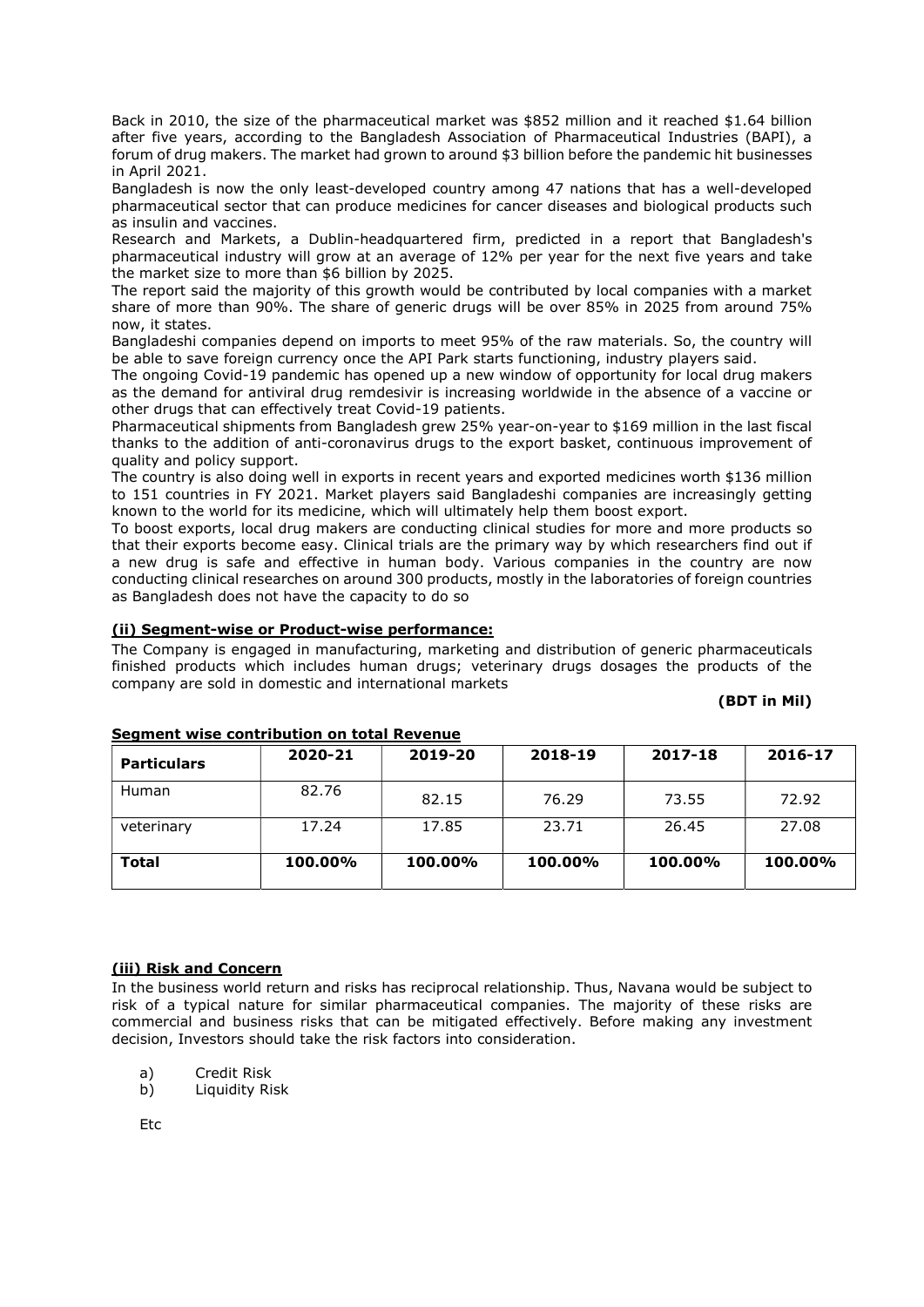|                    |         |         |         |         | (In Million BDT) |
|--------------------|---------|---------|---------|---------|------------------|
| <b>Particulars</b> | 2020-21 | 2019-20 | 2018-19 | 2017-18 | 2016-17          |
| Cost of Goods Sold | 1979.53 | 1732.92 | 1636.47 | 1424.49 | 1310.97          |
| Gross Profit       | 1627.05 | 1416.08 | 1334.04 | 1156.63 | 1031.68          |
| Net Profit         | 202.92  | 137.40  | 85.04   | 76.58   | 74.36            |

# (iv)Discussion on Cost of Goods sold, Gross Profit Margin and Net Profit Margin:

# (v) Discussion on continuity of any Extra-Ordinary gain or loss:

Company did not face any extra ordinary gain or loss continually

## (vi) Related Party Transaction:

During the year the company had carried out considerable numbers of transaction in carrying out its operation with the related parties in its normal courses of business. The name of the related parties, nature of transaction as well as information about the transaction, the amount of transaction, the amount of outstanding balance at the financial year ending have been monitored, disclosed and set out in the Notes No- 40.00 of the Notes to the Financial Statements in accordance with the provisions of BAS-24 "Related Party Disclosures".

## (vii) Utilization proceeds raised through public issue:

This section is not applicable because the company are going to the public offer through stock exchange

### (viii) Explanation if the financial result deteriorate after the company goes for IPO:

This section is not applicable because the company are going to the public offer through stock exchange

### (ix) Quarterly growth performances are shown below:

Being a non-listed it was not mandatory to prepare quarterly accounts

## (x) Remuneration to Directors:

The remuneration of Directors including Independent Director as follows:

| SL. | Name of the Director             | <b>Position</b>      | <b>Board Meeting</b> | <b>Board</b><br><b>Meeting Fee</b> |
|-----|----------------------------------|----------------------|----------------------|------------------------------------|
| 1   | Mr. Anisuzzaman Chowdhury        | Chairman             | 06                   | 600                                |
| 2   | Professor. Dr. Md. Jonaid Shafiq | Managing<br>Director | 08                   | 800                                |
| 3   | Mrs. Imrana Zaman Chowdhury      | Director             | 08                   | 800                                |
| 4   | Mr. Manzurul Islam               | Director             | 05                   | 800                                |
| 5.  | Dr. Zahara Rasul MD, CCFP        | Director             | 08                   | 800                                |
| 6   | Mr. Jaevd Kaiser Ally            | Director             | 08                   | 800                                |
| 7   | Mrs. Tarana Ahmed                | Director             | 08                   | 800                                |
| 8   | Dr. Sayeed Ahmed                 | Director             | 08                   | 800                                |
| 9   | Mrs. Masuma Parvin               | Director             | 04                   | 400                                |
| 10  | Mrs. Suraiya Islam               | Director             | 00                   | 00                                 |
| 11  | Mr. Abu Luthfe Fazle Rahim Khan  | Director             | 04                   | 400                                |
| 12  | Mr. Md. Abdur Rahim Choudhury    | Director             | 04                   | 400                                |

# (xvii) Going Concern

While approving the financial statements, the directors have made appropriate enquiries and analyzed the significant financial, operating as well as other indicators for enabling them to understand the ability of the company to continue its operations for a foreseeable period. The board of directors has convinced and had a reasonable expectation that the company has adequate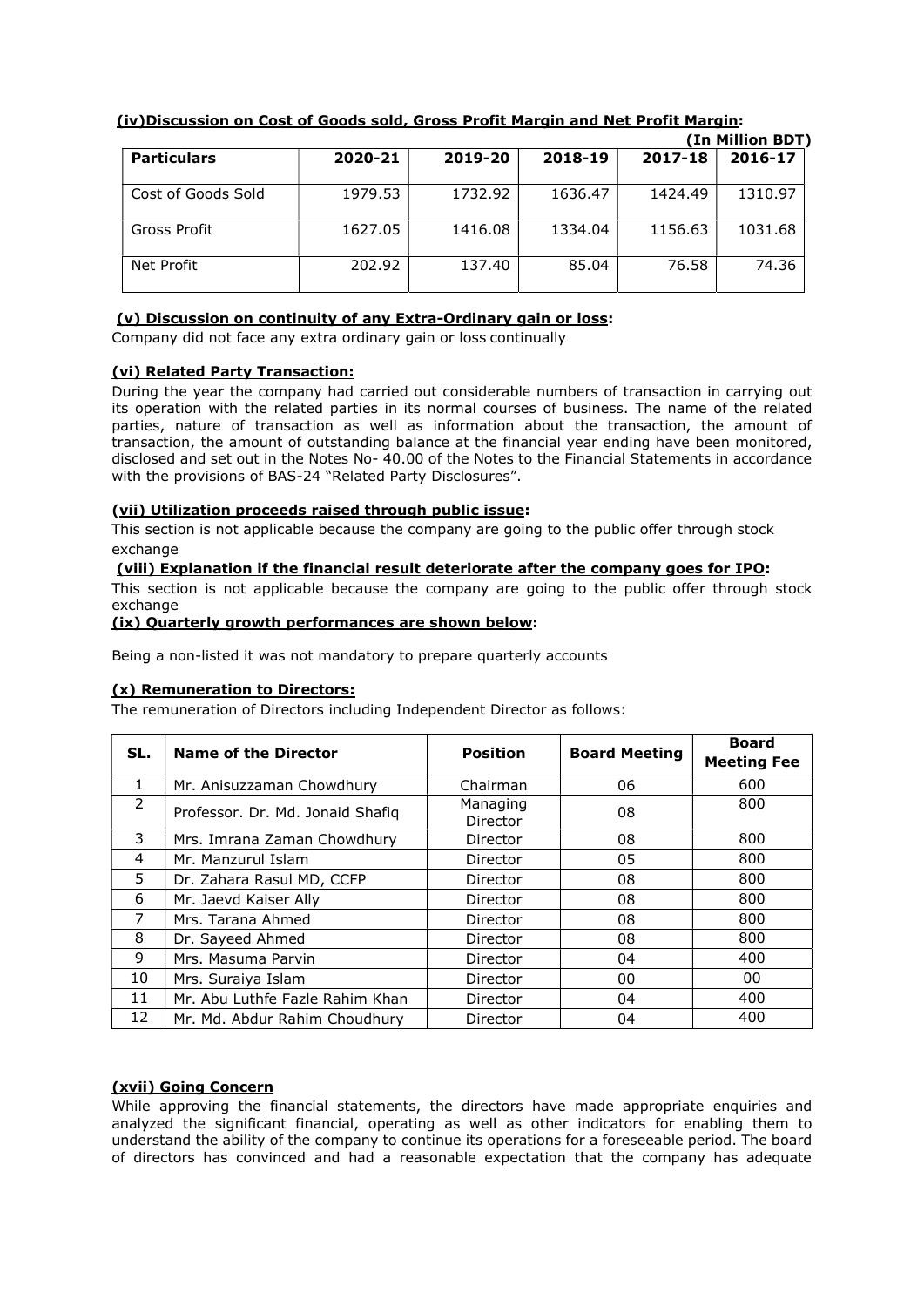resources to continue its operation consistently for the foreseeable future. Therefore the company adopted the going concern basis in preparing the financial statements.

## (xviii) Significant variance over the last year's operating profit:

Being a pharmaceuticals company ongoing pandemic situation (COVID-19) goes to in favor of the company as well as efficient management has focused on maximizing sales volume by reducing cost

# (xix) Key Operating & Financial data:

Key operating and financial data of last five years as follows:

| <b>Figures in BDT</b>             | <b>June-21</b> | Rey operating and miancial data or last live years as follows.<br>June-20 | June-19       | <b>June-18</b> | <b>June-17</b> |
|-----------------------------------|----------------|---------------------------------------------------------------------------|---------------|----------------|----------------|
| Turnover (Net)                    | 3,606,576,486  | 3,149,005,151                                                             | 2,970,511,465 | 2,581,129,002  | 2,342,655,424  |
| Gross Profit                      | 1,627,045,945  | 1,416,079,050                                                             | 1,334,040,590 | 1,156,629,069  | 1,031,680,095  |
| <b>Operating Profit</b>           | 363,711,647    | 284,438,654                                                               | 243,833,139   | 211,110,481    | 205,146,449    |
| Net Profit after Tax              | 202,292,731    | 137,395,072                                                               | 85,036,836    | 76,579,495     | 74,356,772     |
| <b>Total Assets</b>               | 5,219,694,689  | 4,451,002,968                                                             | 4,497,525,002 | 4,693,017,558  | 3,183,259,486  |
| Paid-up Capital                   | 802,301,500    | 801,500                                                                   | 801,500       | 801,500        | 801,500        |
| <b>Retained Earnings</b>          | 535,831,580    | 1,135,038,849                                                             | 997,643,777   | 1,009,030,119  | 262,445,194    |
| No. of Shares                     | 80,230,150     | 8,015                                                                     | 8,015         | 8,015          | 8,015          |
| Face Value                        | 10.0           | 100.0                                                                     | 100.0         | 100.0          | 100.0          |
| NAV per share                     | 41.19          | 378,038                                                                   | 387,426       | 405,604        | 216,932        |
| Earnings per Share*<br>(restated) | 2.52           | 1.71                                                                      | 1.06          | 0.95           | 0.93           |

### (xx) Reason for not declaring dividend:

The company are going to listed with the exchange. Therefore considering the general shareholders company has focused on raise it retained earnings.

### (xxi) Board statements regarding Interim Dividend:

Company didn't declare any Bonus share or Stock dividend during the year as interim dividend.

### (xxii) Board and Committee Meetings & Attendance:

During the FY-2020-21, a total of 12 meetings of the board were held. Attendance by the Directors has been summarized as follows:

| SL. | <b>Name of the Director</b>      | <b>Position</b>      | <b>Board Meeting</b> |
|-----|----------------------------------|----------------------|----------------------|
|     | Mr. Anisuzzaman Chowdhury        | Chairman             | 06                   |
| 2   | Professor. Dr. Md. Jonaid Shafig | Managing<br>Director | 08                   |
| 3   | Mrs. Imrana Zaman Chowdhury      | Director             | 08                   |
| 4   | Mr. Manzurul Islam               | Director             | 05                   |
| 5   | Dr. Zahara Rasul MD, CCFP        | Director             | 08                   |
| 6   | Mr. Jaevd Kaiser Ally            | Director             | 08                   |
| 7   | Mrs. Tarana Ahmed                | Director             | 08                   |
| 8   | Dr. Sayeed Ahmed                 | Director             | 08                   |
| 9   | Mrs. Masuma Parvin               | Director             | 04                   |
| 10  | Mrs. Suraiya Islam               | Director             | 00                   |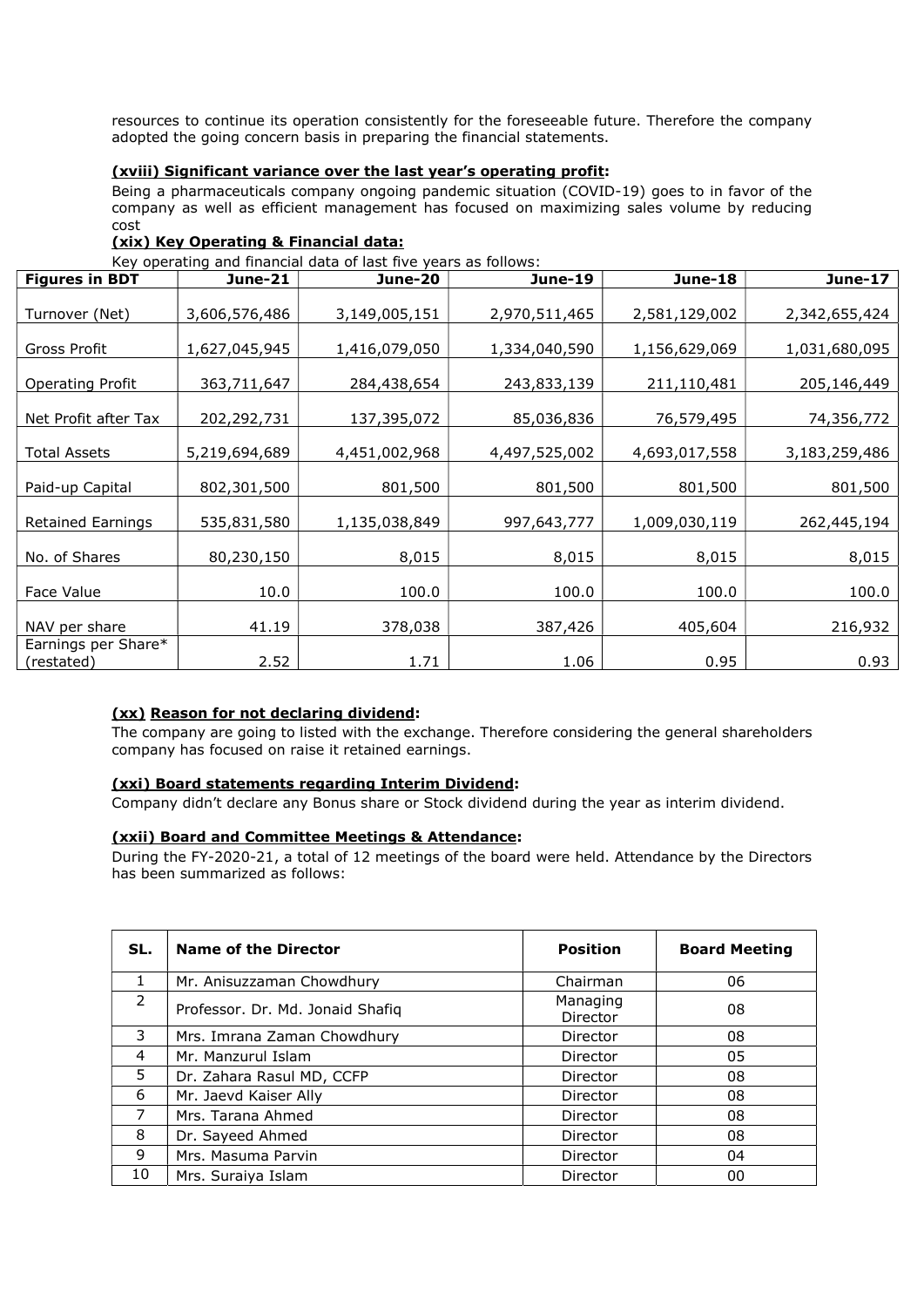| . . | Mr. Abu Luthfe Fazle Rahim Khan | Director | 04 |
|-----|---------------------------------|----------|----|
| ∸   | Mr. Md. Abdur Rahim Choudhury   | Director | 04 |

Note: Mr. Abu Luthfe Fazle Rahim Khan & Mr. Md. Abdur Rahim Choudhury resign from the board on November 25, 2021

Note: Audit Committee & NRC has form on November 28, 2021

#### (xxiii) Pattern of Share Holding of Directors:

The patterns of share holdings of the Directors as on 30th June 2021 as follows:

| <b>Name</b>                        | <b>Designation</b>       | <b>Share</b><br>Quantity | % of holding |
|------------------------------------|--------------------------|--------------------------|--------------|
| Mr. Anisuzzaman<br>Chowdhury       | Chairman                 | 4,014,010                | 5.00%        |
| Professor Dr. Md. Jonaid<br>Shafig | <b>Managing Director</b> | 7,237,230                | 9.02%        |
| Mrs. Imrana Zaman<br>Chowdhury     | Director                 | 4,014,010                | 5.00%        |
| Mr. Manzurul Islam                 | Director                 | 12,032,020               | 15.00%       |
| Mrs. Masuma Parvin                 | Director                 | 5,965,960                | 7.44%        |
| Dr. Zahara Rasul MD, CCFP          | Director                 | 4,814,810                | $6.00\%$     |
| Mr. Javed Kaiser Ally              | Director                 | 4,484,480                | 5.59%        |
| Mrs. Tarana Ahmed                  | Director                 | 4,484,480                | 5.59%        |
| Dr. Sayeed Ahmed                   | Director                 | 2,642,640                | 3.29%        |
| Mrs. Suraiya Islam                 | Director                 | 4,124,120                | 5.14%        |

Note: Mrs. Suraiya Islam resign from the board on August 01, 2021

### (xxiv) Director's Appointment, Retirement & Re-appointment:

With regard to the appointment, retirement and re-appointment of Directors, the Company is governed by its Articles of Association & the Companies Act, 1994 and other related Rules & Legislations issued time to time by various Regulators. Accordingly, the following three Directors of the Board will retire from the office of the Company and Being they are eligible for re-election as per clause No: 100 of the Articles of Association of the Company, they applied for re-election in the ensuing 35th Annual General Meeting:

Resume of Retire & Re-appointment Directors:

| Name of the Director              | <b>Mr. Manzurul Islam</b>                                                                           |  |
|-----------------------------------|-----------------------------------------------------------------------------------------------------|--|
| Date of Birth                     | 28.08.2021                                                                                          |  |
| Date of First Appointment         | 23rd March, 1986                                                                                    |  |
| Date of Last Appointment          | 23 <sup>rd</sup><br>March, 1986                                                                     |  |
| Entities where they have interest | Chairman:<br>Aftab Bahumukhi Farms Limited<br>$\bullet$<br>Aftab Feed Products Limited<br>$\bullet$ |  |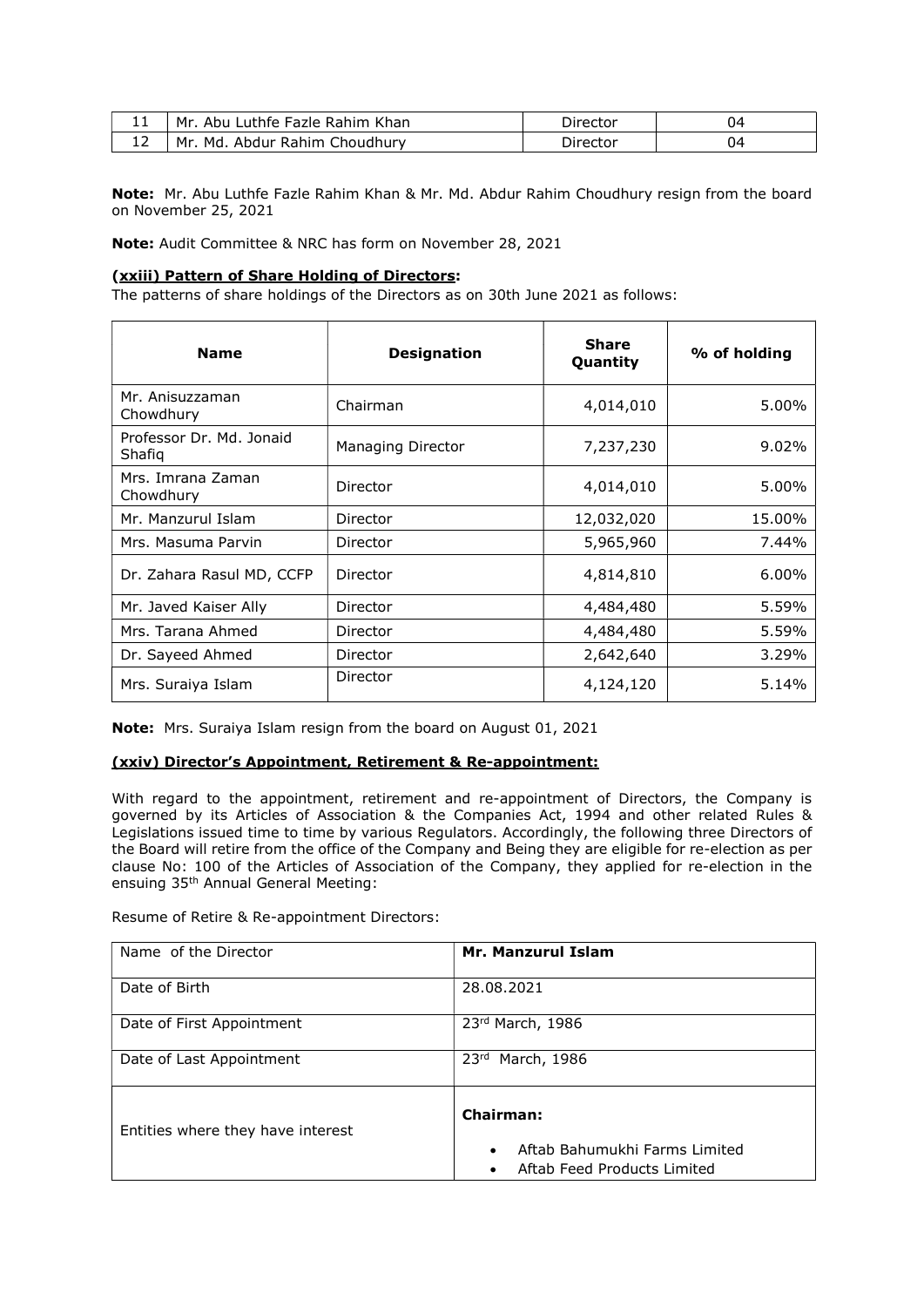| Aftab Hatchery Limited<br>$\bullet$<br>Aftab GP Farms Limited<br>$\bullet$<br>Bengal Development Corporation<br>$\bullet$<br><b>Limited</b><br>Islam Brothers Properties Limited<br>$\bullet$<br>IG Foods Limited<br>$\bullet$<br>River View Limited<br>$\bullet$<br>Islam Cement Limited<br>$\bullet$<br>Bhagalpur Holdings Limited<br>$\bullet$<br>The Milners Tubewells Limited<br>$\bullet$<br>Aftab Hatchery Northern Limited<br>$\bullet$<br>Ultimate Agro Feed Industries Limited<br>$\bullet$<br>MK Seed & Agriculture Industry Limited.<br>$\bullet$ |
|---------------------------------------------------------------------------------------------------------------------------------------------------------------------------------------------------------------------------------------------------------------------------------------------------------------------------------------------------------------------------------------------------------------------------------------------------------------------------------------------------------------------------------------------------------------|
| <b>Sponsor Director:</b><br>LafargeHolcim Bangladesh Limited<br>$\bullet$                                                                                                                                                                                                                                                                                                                                                                                                                                                                                     |

| Name of the Director              | Mrs. Imrana Zaman Chowdhury                                                                                                                                                           |  |  |
|-----------------------------------|---------------------------------------------------------------------------------------------------------------------------------------------------------------------------------------|--|--|
| Date of Birth                     | 14.03.1979                                                                                                                                                                            |  |  |
| Date of First Appointment         | 25 <sup>th</sup> November, 2020                                                                                                                                                       |  |  |
| Date of Last Appointment          | 25th November, 2020                                                                                                                                                                   |  |  |
|                                   | Director:<br>Navana Pharmaceuticals Limited<br>$\bullet$<br>Janata Insurance Co. Ltd<br>$\bullet$<br>Lighthouse Navigtion Ltd.<br>$\bullet$<br>Manticore Technology Ltd.<br>$\bullet$ |  |  |
| Entities where they have interest |                                                                                                                                                                                       |  |  |

| Name of the Director              | Dr. Zahara Rasul MD (CCFP)                                                                                          |
|-----------------------------------|---------------------------------------------------------------------------------------------------------------------|
|                                   | 17.05.1973                                                                                                          |
| Date of First Appointment         | 25 <sup>th</sup> November, 2020                                                                                     |
| Date of Last Appointment          | 25th November, 2020                                                                                                 |
|                                   | Director:<br>MRC Corporation Ltd, London, UK<br>٠<br>PPS Construction & Property<br>Ltd,<br>$\bullet$<br>London, UK |
| Entities where they have interest |                                                                                                                     |

# (xxv) Management Dissuasion and Analysis:

A detailed management's discussion and analysis is given in the Directors report as per condition no. 1(5)(xxv) of Bangladesh securities and Exchange Commission Notification No. BSEC/CMRRCD/2006-158/207/Admin/80 which is signed by Managing Director of the company.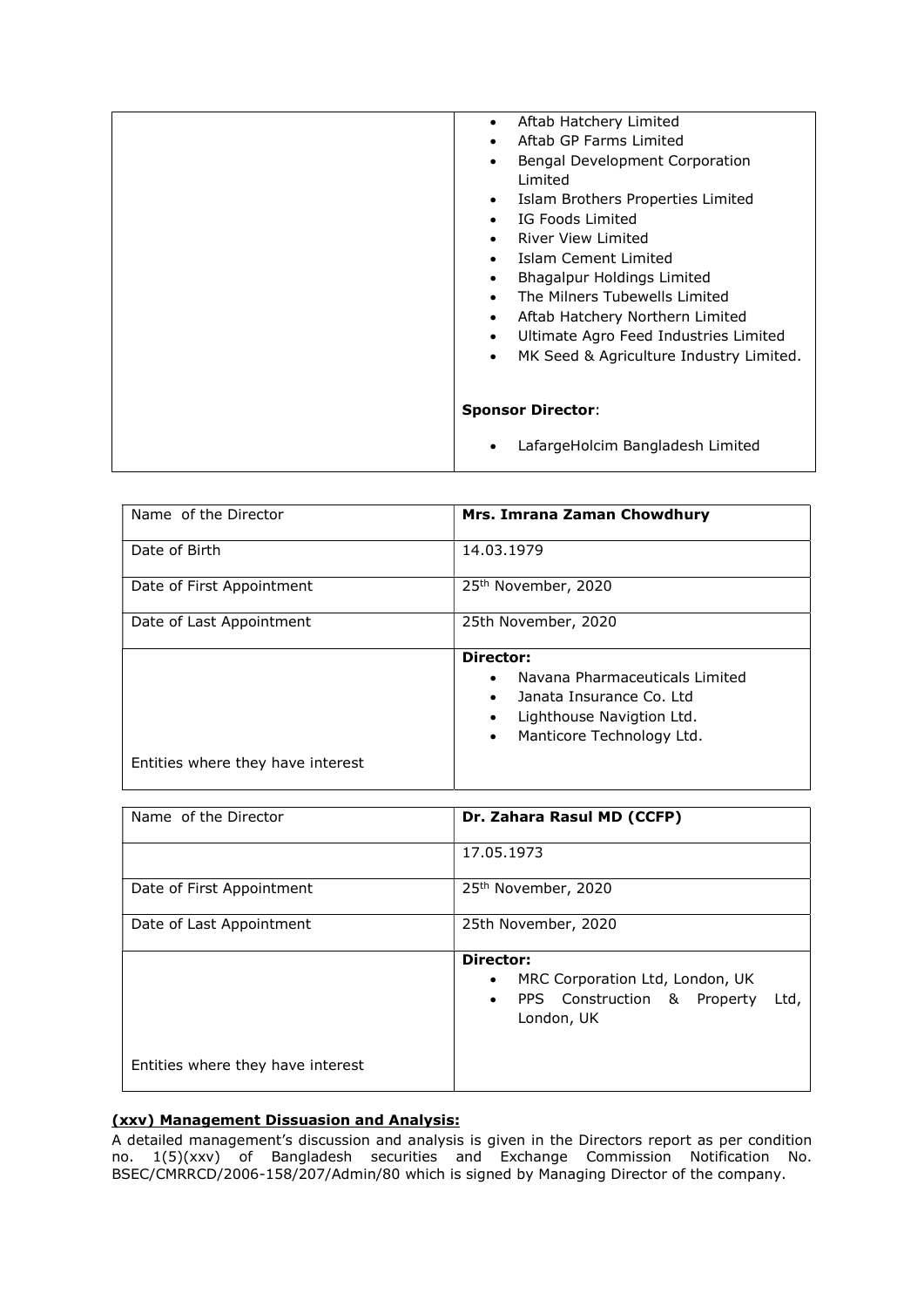## MANAGEMENT DISCUSSION AND ANALYSIS

As per condition No 1.5 (XXV) of Corporate Governance Code dated on 3rd June, 2018; a Management's Discussion and Analysis of the company's position and operations along with a brief discussion of changes in the financial statements, among others are given

#### (a) ACCOUNTING POLICIES:

Appropriate accounting policies have been consistently followed in formulating the financial statements and accounting estimates are reasonable and prudent. The company has prepared and presented its financial statement as per IAS adopted by the Institute of Chartered Accountants of Bangladesh (ICAB). During the reporting year the company has made an investment in associate company & fixed property that's why whose reflection has given to followed by "BAS-28 Investment on Associates and Joint Venture" and "BAS-40 Investment Property" accordingly.

The following BFRS / BAS are applicable for the financial statements for the period under review:

BAS-1 Presentation of financial statements BAS-2 Inventories BAS-7 Statement of Cash Flows BAS-8 Accounting policies, Changes in Accounting Estimates and Errors BAS-10 Events after the reporting period. BAS-12 Income Taxes BAS-16 Property, Plant and Equipment BAS-18 Revenue BAS -19 Employee Benefits BAS-21 the Effect of Changes in Foreign Exchange rates BAS-23 Borrowing costs BAS-24 Related Party Disclosures BAS-28 Investment in Associates and Joint Ventures BAS-32 Financial Instrument: Presentation BAS-33 Earnings per Share BAS-34 Interim Financial Reporting BAS-37 Provisions, Contingent Liabilities and Contingent Assets BAS-39 Financial Instrument: Recognition and Measurement BAS-40 Investment Property

### ESTIMATION FOR PREPARATION OF FINANCIAL STATEMENTS:

International Accounting Standards (IAS) / Bangladesh Accounting Standards (BAS) / International Financial Reporting Standards (IFRS) / Bangladesh Financial Reporting Standards (BFRS), notification of BSEC for Financial Reporting & Disclosure as applicable in Bangladesh, have been followed in preparation of the financial statements and any departure there from has been adequately disclosed.

### (B) CHANGES IN ACCOUNTING POLICIES AND ESTIMATION

During the year under review there was no changes in accounting policies and estimation in Financial Statements for the year ended 2020-21.

#### (C) COMPARATIVE ANALYSIS (INCLUDING EFFECTS OF INFLATION) OF FINANCIAL PERFORMANCE OR RESULTS AND FINANCIAL POSITION WITH IMMEDIATE PRECEDING 5 (FIVE) YEARS:

The comparative analysis (including effects of inflation) of financial performance or results and financial position as well as cash flows for current financial year with immediate preceding 5 (five) years are given below:

| <b>Particulars</b> | 30-Jun-21     | 30-Jun-20     | 30-06-2019    | 30-Jun-18     | 30-Jun-17     |
|--------------------|---------------|---------------|---------------|---------------|---------------|
| Revenue            | 3,606,576,486 | 3,149,005,151 | 2.970.511.465 | 2,581,129,002 | 2,342,655,424 |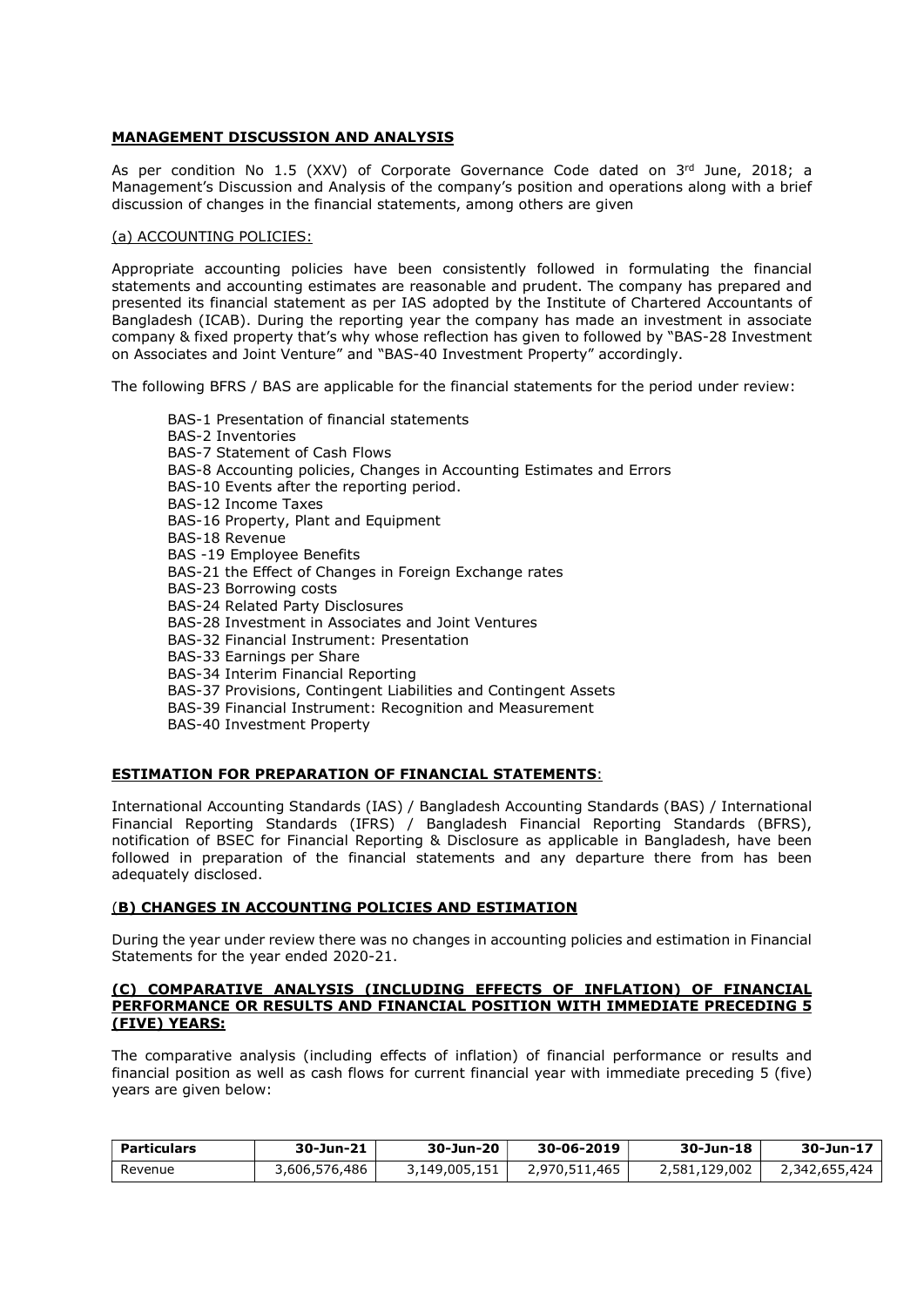| Less: Cost of Goods<br>Sold               | (1,979,530,541)    | (1,732,926,101)    | (1,636,470,875) | (1,424,499,933) | (1,310,975,330) |
|-------------------------------------------|--------------------|--------------------|-----------------|-----------------|-----------------|
| <b>Gross Profit</b>                       | 1,627,045,945      | 1,416,079,050      | 1,334,040,590   | 1,156,629,069   | 1,031,680,094   |
| Less: Operating<br>Expenses               | (1, 263, 334, 298) | (1, 131, 640, 395) | (1,090,207,451) | (945,518,588)   | (826, 533, 645) |
| <b>Profit from</b>                        | 363,711,647        | 284,438,654        | 243,833,139     | 211,110,482     | 205,146,449     |
| <b>Operation</b>                          |                    |                    |                 |                 |                 |
| Add: Other Income                         | 29,006,157         | 36,693,402         | 14,405,068      | 11,581,171      | 11,029,687      |
| Less: Financial<br>Expenses               | (75, 184, 536)     | (91, 591, 129)     | (102, 907, 597) | (97,624,319)    | (89, 174, 090)  |
| Profit before WPPF<br>& Tax               | 317,533,268        | 229,540,927        | 155,330,610     | 125,067,334     | 127,002,046     |
| Contribution to<br><b>WPPF</b>            | (15,120,632)       | (10, 262, 907)     | (7,766,530)     | (6, 253, 367)   |                 |
| <b>Profit before</b><br><b>Income Tax</b> | 302,412,637        | 219,278,021        | 147,564,080     | 118,813,967     | 127,002,046     |
| Less: Income Tax<br>Expenses              | (100, 119, 905)    | (81, 882, 949)     | (62,527,243)    | (42, 234, 472)  | (52,645,273)    |
| Current Tax                               | 65,408,756         | 89,291,633         | 58,445,833      | 45,366,142      | 47,652,264      |
| Deferred Tax                              | 34,711,150         | (7,408,684)        | 4,081,410       | (3, 131, 670)   | 4,993,009       |
| <b>Net Profit After</b><br>Tax            | 202,292,731        | 137,395,072        | 85,036,837      | 76,579,495      | 74,356,773      |
| Earnings Per Share<br>(Restated)          | 2.52               | 1.71               | 1.06            | 0.95            | 0.93            |

On behalf of the Company

SD/-

## Professor. Dr. Md. Jonaid Shafiq

Managing Director

# (xxvi) Declaration by the MD and the CFO:

The declaration by the MD and the CFO disclosed in Directors report as follows:

#### NAVANA PHARMACETICULES LIMITED DECLARATION BY CEO & CFO

#### The Board of Directors,

Navana Pharmaceuticals Limited House  $# 99$  (Level-6), Road  $# 4$ Block # B, Banani , Dhaka-1213

### Subject: Declaration of Financial Statements for the year ended on 30<sup>th</sup> June, 2021.

Dear Sir,

Pursuant to the condition no. 1(5) (xxvi) imposed vide the commission's Notification No. BSEC/CMRRD/2006-158/207/Admin/80, Dated: 3rd June, 2018 under section 2CC of the Securities and Exchange Ordinance, 1969, we do hereby declare that:

- (1) The Financial Statements of Navana Pharmaceuticals Limited for the year ended on 30th June, 2021 have been prepared in compliance with International Accounting Standards (IAS) or International Financial Reporting Standards (IFRS), as applicable in the Bangladesh and any departure there from has been adequately disclosed;
- (2) The estimates and judgments related to the financial statements were made on a prudent reasonable basis; in order for the financial statements to reveal a true and fair view;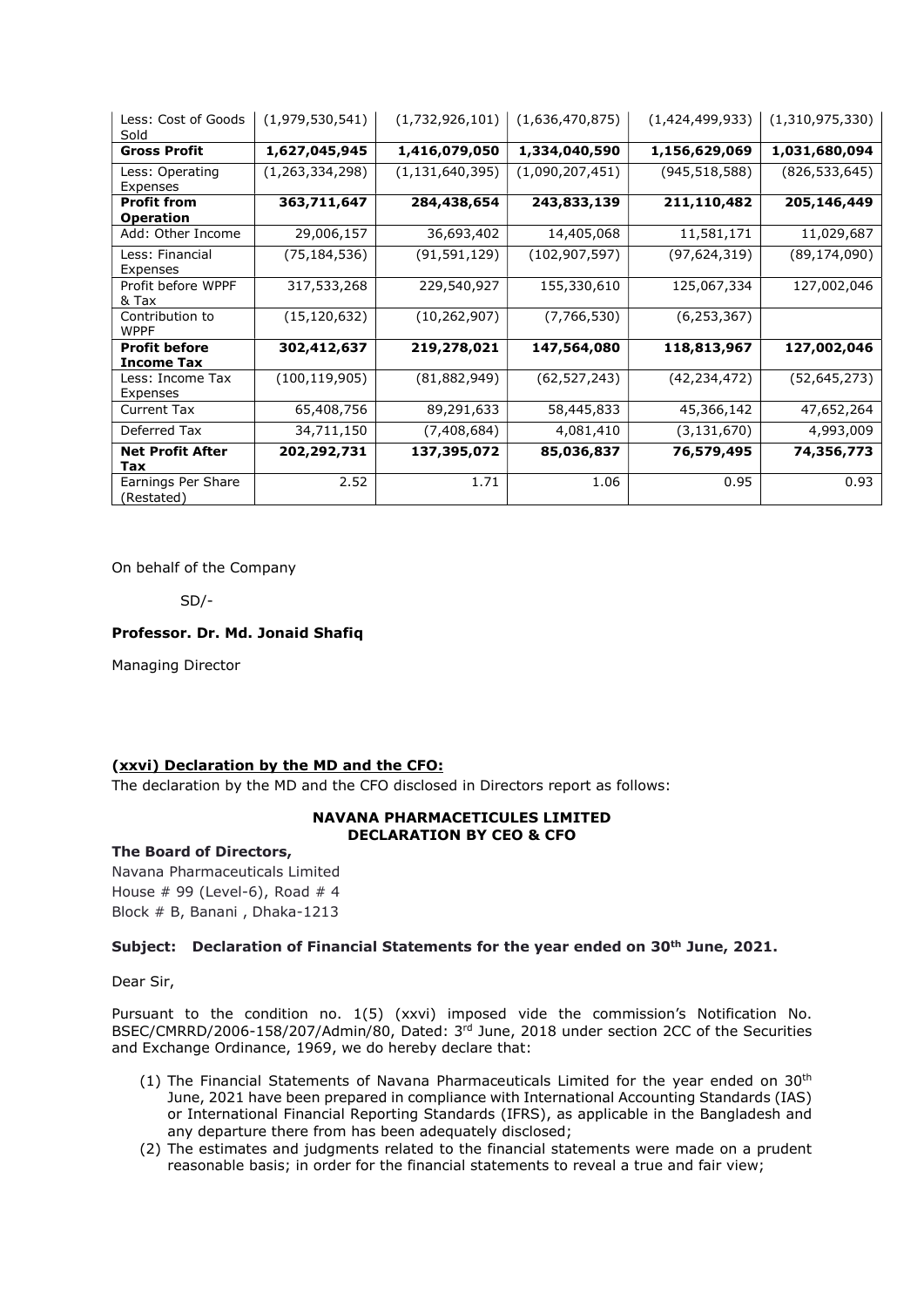- (3) The form and substance of transactions and the Company's state of affairs have been reasonably and fairly presented in its financial statements;
- (4) To ensure above, the Company has taken proper and adequate care in installing a system of internal control and maintenance of accounting records;
- (5) Our internal auditors have conducted periodic audits to provide reasonable assurance that the established policies and procedures of the company were consistently followed; and
- (6) The management's use of the going concern basis of accounting in preparing the financial statements is appropriate and there exists no material uncertainty related to events or conditions that may cast significant doubt on the Company's ability to continue as a going concern.

In this regard, we also certify that:-

- (i) We have reviewed the financial statements for the year ended on  $30<sup>th</sup>$  June, 2021 and that to the best of our knowledge and belief;
	- (a) these statements do not contain any materially untrue statement or omit any material fact or contain statements that might be misleading;
	- (b) These statements collectively present true and fair view of the Company's affairs and are in compliance with existing accounting standards and applicable laws.
- (ii) There are, to the best of my knowledge and belief, no transactions entered into by the Company during the year which are fraudulent, illegal or in violation of the code of conduct for the company's Board of Directors or its members.

Sincerely yours,

 SD/- SD/- (Professor. Dr. Md. Jonaid Shafiq) (Md. Abu Hurayra, FCA) Managing Director & CEO Chief Financial Officer

### (xxivi) Reporting and Compliance of Corporate Governance:

Pursuant to the provisions of BSEC Notification No. BSEC/CMRRD/2006-158/207/Admin/80, Dated: 3rd June, 2018, the Board of Directors has appointed Itrat Hussan & Associates, Chartered Secretaries regarding compliance of conditions of Corporate Governance Guidelines of BSEC for the financial year 2021 July to 2021 December.

The Corporate Governance Compliance Audit Report is annexed herewith as Annexure-B. The report does not contain any qualification, reservation or adverse remark. Compliance of condition under condition No. 9 are given below:

| Condition<br>No. | Title                                                                                       | <b>Compliance Status</b> |                  | <b>Remarks (If</b><br>any)                             |
|------------------|---------------------------------------------------------------------------------------------|--------------------------|------------------|--------------------------------------------------------|
|                  |                                                                                             | Complied                 | Non-<br>Complied |                                                        |
| 1.0              | <b>Board of Directors</b>                                                                   |                          |                  |                                                        |
| 1(1)             | Board's Size: Board members shall not be<br>less than 5 (Five) and more than 20<br>(Twenty) | $\sqrt{}$                |                  | The Board is<br>comprised of 12<br>(Twelve)<br>members |
| 1(2)             | <b>Independent Directors:</b><br>Board                                                      |                          |                  | <b>Representation of ID in</b>                         |
| 1(2)(a)          | Number of Independent Director: At least<br>1/5 <sub>th</sub>                               | $\sqrt{ }$               |                  | There are 3<br>(Three) ID in the<br>Board              |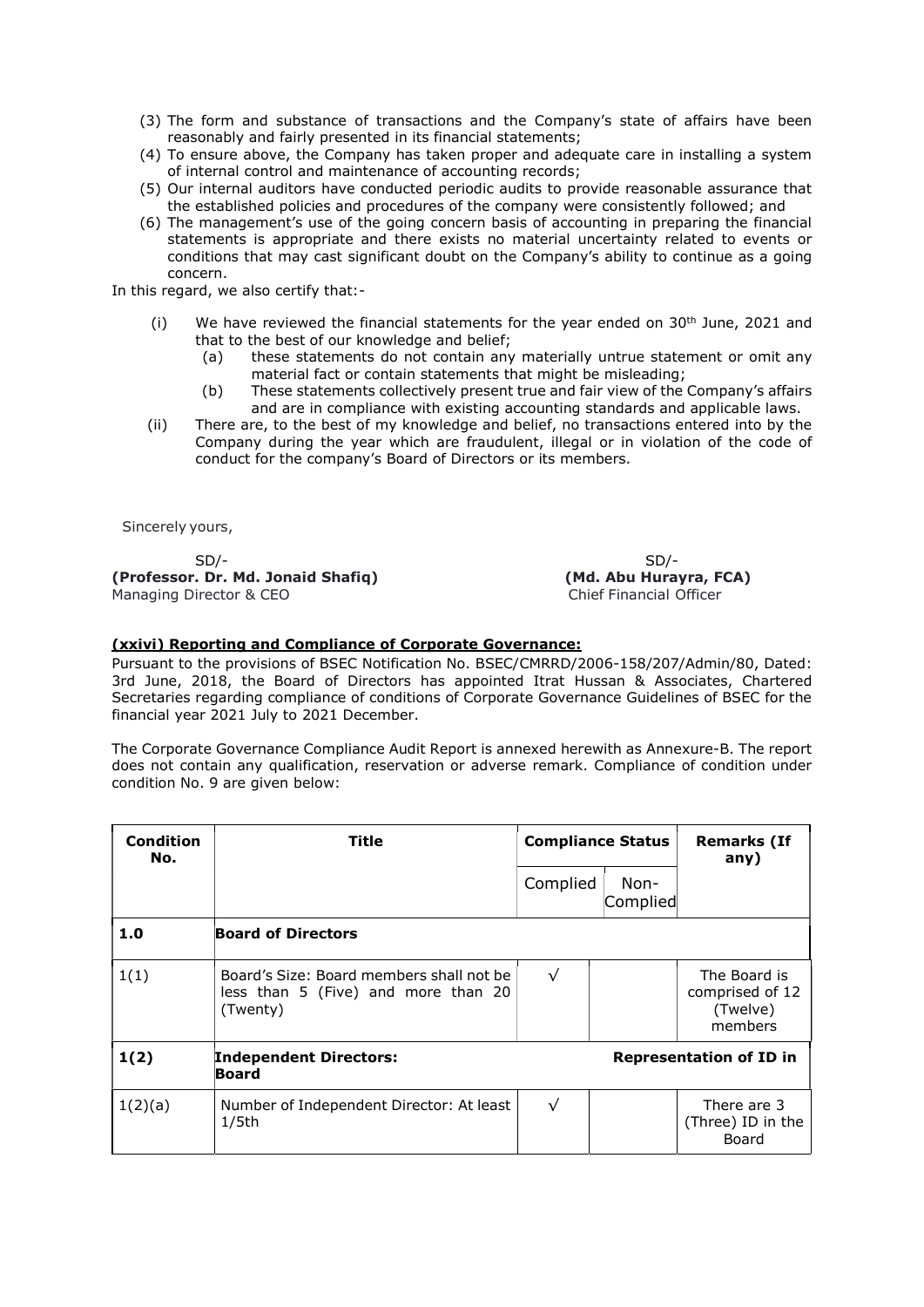| 1(2)(b)      | For the<br>this<br>clause<br>purpose<br>of<br>"Independent Director"<br>means<br>a<br>Disaatas                                                                                                                                                                                                                                                                                                                                                                                                                                                                                                                                                                         |            | The ID have declared their compliances |
|--------------|------------------------------------------------------------------------------------------------------------------------------------------------------------------------------------------------------------------------------------------------------------------------------------------------------------------------------------------------------------------------------------------------------------------------------------------------------------------------------------------------------------------------------------------------------------------------------------------------------------------------------------------------------------------------|------------|----------------------------------------|
| 1(2)(b)(i)   | Independent Director do not hold any<br>share or less than 1% (one) percent<br>share of total paid-up shares of the<br>company                                                                                                                                                                                                                                                                                                                                                                                                                                                                                                                                         | $\sqrt{}$  |                                        |
| 1(2)(b)(ii)  | who is not a sponsor of the company or is<br>not connected with the company's any<br>sponsor or director or nominated director<br>or shareholder of the company or any of<br>its<br>associates,<br>sister<br>concerns,<br>subsidiaries and parents or holding<br>entities who holds one percent (1%) or<br>more shares of the total paid-up shares<br>of the company on the basis of family<br>relationship and his or her<br>family members also shall not hold above<br>mentioned shares in the company:<br>Provided that spouse, son, daughter,<br>father, mother,<br>brother, sister, son-in-law and daughter-<br>in-law shall be considered as family<br>members; | $\sqrt{}$  |                                        |
| 1(2)(b)(iii) | Who has not been an executive of the<br>company in immediately preceding 2 (two<br>financial years                                                                                                                                                                                                                                                                                                                                                                                                                                                                                                                                                                     | $\sqrt{}$  |                                        |
| 1(2)(b)(iv)  | Independent Directors do not have any<br>other relationship, whether pecuniary or $\vert$<br>otherwise, with the company or its<br>subsidiary/associated company                                                                                                                                                                                                                                                                                                                                                                                                                                                                                                       | $\sqrt{ }$ |                                        |
| 1(2)(b)(v)   | Independent Directors<br>not the<br>are<br>members or TREC<br>(Trading Right Entitlement Certificate)<br>holder, directors or officers of any stock<br>exchange;                                                                                                                                                                                                                                                                                                                                                                                                                                                                                                       | $\sqrt{}$  |                                        |
| 1(2)(b)(vi)  | Who is not the shareholder, directors<br>excepting independent director or officer<br>of any member or TREC holder of stock<br>exchange or an intermediary of the<br>capital market                                                                                                                                                                                                                                                                                                                                                                                                                                                                                    | √          |                                        |
| 1(2)(b)(vii) | who is not a partner or an executive or<br>was not a partner or an executive during<br>the preceding 3 (three) years of the<br>concerned company's statutory audit<br>firm or audit firm engaged in internal<br>audit services or audit firm conducting<br>special audit or professional                                                                                                                                                                                                                                                                                                                                                                               | √          |                                        |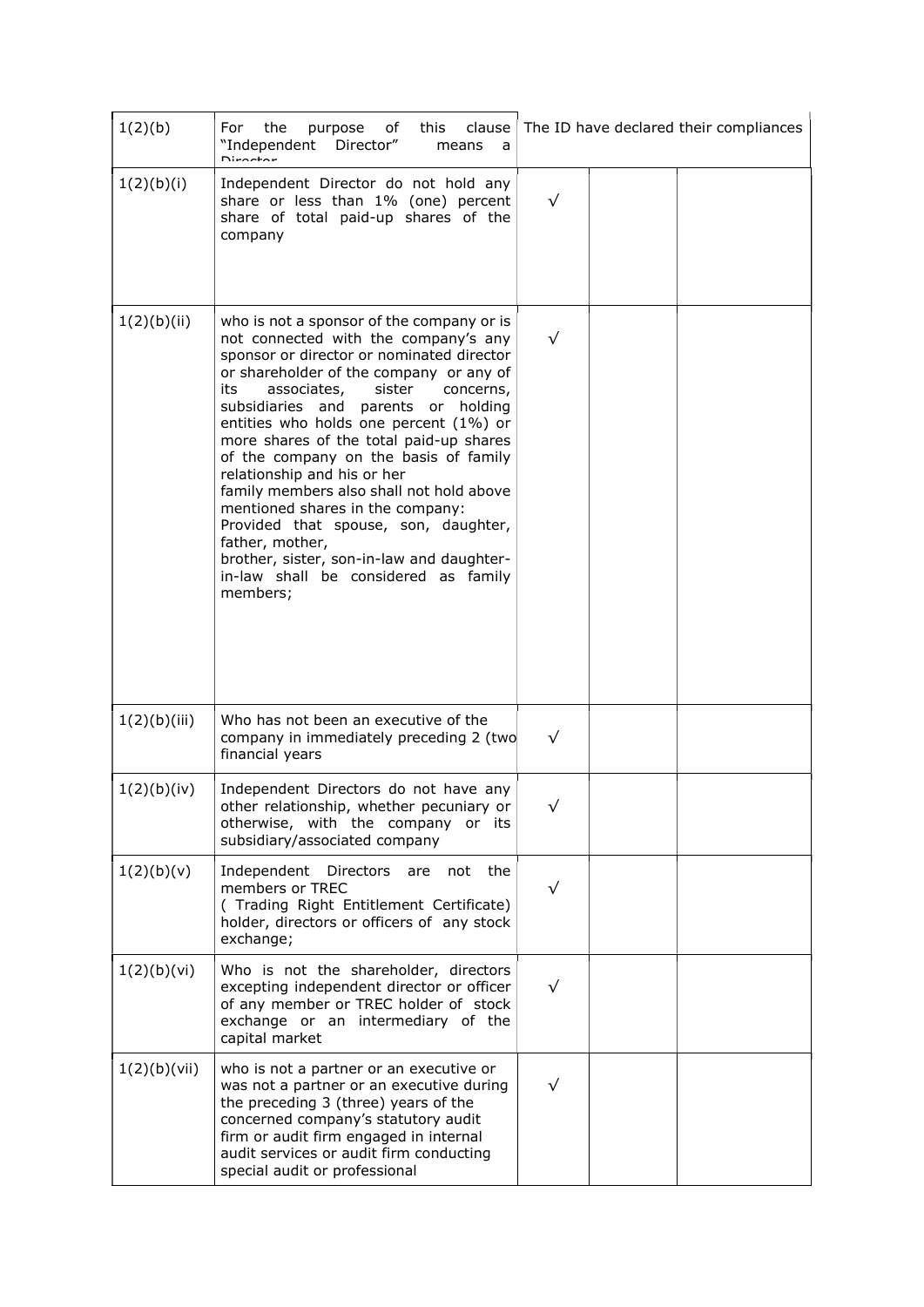|               | certifying compliance of this Code;                                                                                                                                                                                                                                                                                                                                                                                                                                                                                                            |           |  |                                                                                                                                                                          |
|---------------|------------------------------------------------------------------------------------------------------------------------------------------------------------------------------------------------------------------------------------------------------------------------------------------------------------------------------------------------------------------------------------------------------------------------------------------------------------------------------------------------------------------------------------------------|-----------|--|--------------------------------------------------------------------------------------------------------------------------------------------------------------------------|
| 1(2)(b)(viii) | They are not the Independent directors in<br>more than 5 (five) listed companies                                                                                                                                                                                                                                                                                                                                                                                                                                                               | $\sqrt{}$ |  |                                                                                                                                                                          |
| 1(2)(b)(ix)   | Who is not convicted by a court of<br>competent jurisdiction as a defaulter in<br>payment of any loan to bank or a non-<br>bank financial institution (NBFI); and                                                                                                                                                                                                                                                                                                                                                                              | $\sqrt{}$ |  |                                                                                                                                                                          |
| 1(2)(b)(x)    | Who is not been convicted for a criminal<br>offence involving moral turpitude                                                                                                                                                                                                                                                                                                                                                                                                                                                                  | √         |  |                                                                                                                                                                          |
| 1(2)(c)       | The independent directors<br>shall<br>be<br>appointed by the board of directors and<br>approved by the shareholders in the<br>Annual General Meeting (AGM);                                                                                                                                                                                                                                                                                                                                                                                    | $\sqrt{}$ |  | All<br>Independent<br><b>Directors</b><br>appointed by the<br>Board & will be<br>approved by the<br>shareholders<br>in<br>the<br>ensuing<br>Annual<br>General<br>Meeting |
| 1(2)(d)       | The post of independent directors cannot<br>remain vacant for more than 90 (Ninety)<br>days; and                                                                                                                                                                                                                                                                                                                                                                                                                                               |           |  | Not applicable                                                                                                                                                           |
| 1(2)(e)       | The tenure of office of an independent<br>directors shall be for a period of 3 (three)<br>years, which may be extended for 1 (one)<br>term only:<br>Provided that a former independent<br>director may be<br>considered for reappointment for another<br>tenure after a time gap of one tenure,<br>i.e., three years from his or her<br>completion of consecutive two tenures<br>[i.e. six years]:<br>Provided further that the independent<br>director shall not be subject to retirement<br>by rotation as per the (Companies Act,<br>1994). | √         |  | All the ID have<br>been continuing<br>their position for<br>the 1st terms                                                                                                |
| 1(3)          | Qualification of Independent director (ID)                                                                                                                                                                                                                                                                                                                                                                                                                                                                                                     |           |  |                                                                                                                                                                          |
| 1(3)(a)       | director<br>Independent<br>shall<br>be<br>a<br>knowledgeable individual with integrity<br>who is able to ensure compliance with<br>financial laws, regulatory requirements<br>and corporate laws and can make<br>meaningful contribution to the business;                                                                                                                                                                                                                                                                                      | $\sqrt{}$ |  | The qualification<br>justify<br>their<br>abilities as such                                                                                                               |
| 1(3)(b)       | Independent director shall have following qualifications:                                                                                                                                                                                                                                                                                                                                                                                                                                                                                      |           |  |                                                                                                                                                                          |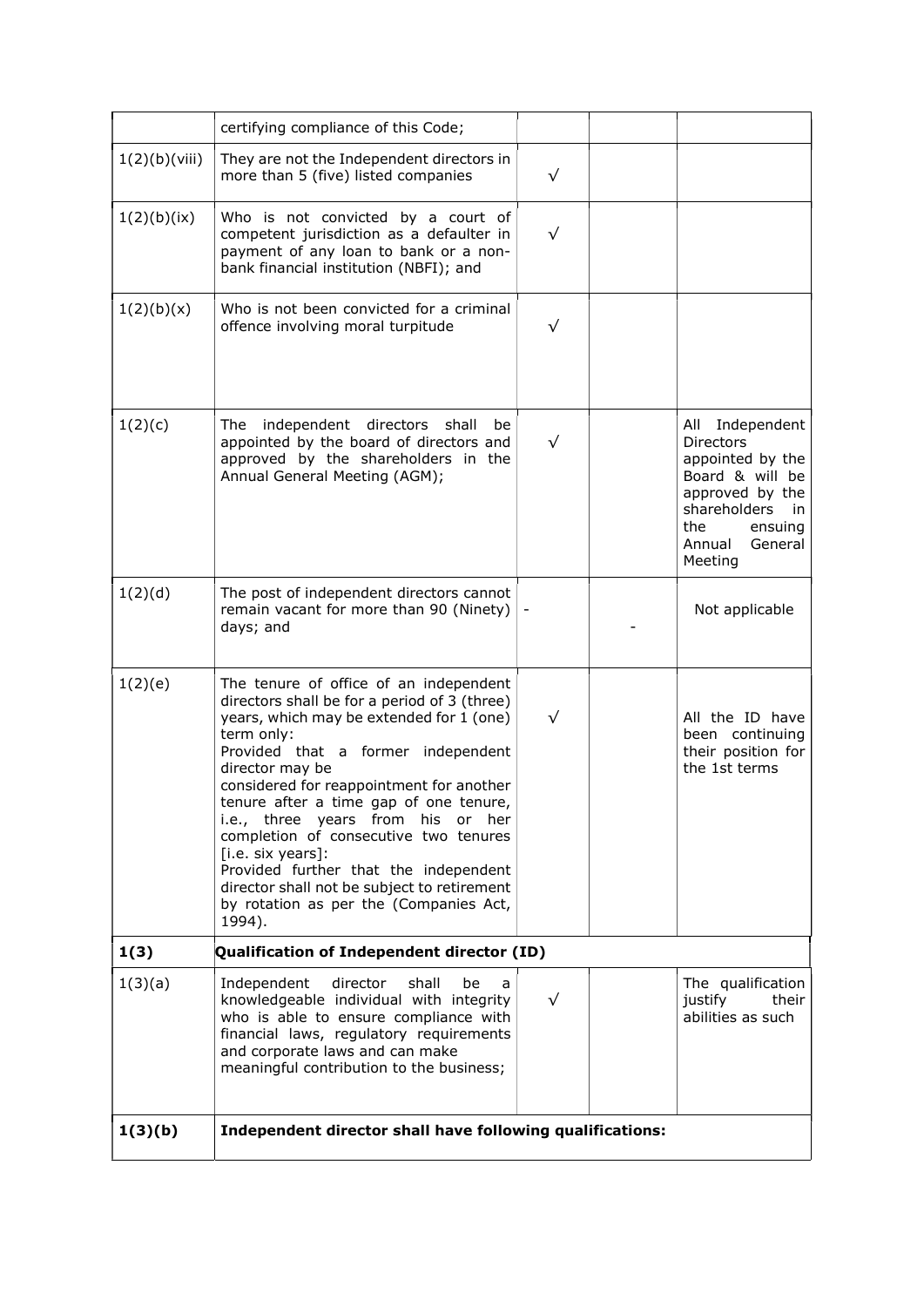| 1(3)(b)(i)   | Business leader who is or was a promoter<br>or director of an unlisted company having<br>minimum paid up capital of Tk. 100<br>million or any listed company or<br>a<br>member of any national or international<br>chamber of commerce or business<br>association                                                                                                                                        |           | Not applicable |
|--------------|----------------------------------------------------------------------------------------------------------------------------------------------------------------------------------------------------------------------------------------------------------------------------------------------------------------------------------------------------------------------------------------------------------|-----------|----------------|
| 1(3)(b)(ii)  | Corporate leader who is or was a top level<br>executive not lower than CEO or MD or<br>DMD or CFO or Head of Finance or<br>Accounts or company secretary or head<br>of internal audit and compliance or head<br>of legal service or a candidate with<br>equivalent position of<br>an<br>unlisted<br>company having minimum paid up capital<br>of 100 million or of a listed company; or                  | $\sqrt{}$ |                |
| 1(3)(b)(iii) | official<br>οf<br>Former<br>government<br>or<br>statutory or autonomous or regulatory<br>body in the position not below 5 <sup>th</sup> grade<br>of the national pay scale, who has at least<br>degree<br>bachelor<br>in<br>economics<br>or<br>commerce or business or law; or                                                                                                                           |           | Not applicable |
| 1(3)(b)(iv)  | teacher<br>who<br>University<br>has<br>an<br>educational background in economics or<br>commerce or business studies or law; or                                                                                                                                                                                                                                                                           | $\sqrt{}$ |                |
| 1(3)(b)(v)   | Professional who is or was an advocate<br>practicing at least in the High Court<br>Division of Bangladesh Supreme Court or<br>a Chartered Accountant or Cost and<br>Management Accountant or Chartered<br>Financial Analyst or Chartered Certified<br>Accountant or Certified Public Accountant<br>or Chartered Management Accountant or<br>Chartered<br>Secretary<br>equivalent<br>or<br>qualification; | $\sqrt{}$ |                |
| 1(3)(c)      | The Independent Director shall have at<br>least 10 years of experience in any field<br>mentioned in clause (b);                                                                                                                                                                                                                                                                                          | $\sqrt{}$ |                |
| 1(3)(d)      | In special cases, the above qualifications<br>or experiences may be relaxed subject to<br>prior approval of the commission                                                                                                                                                                                                                                                                               |           | Not applicable |
| 1.4          | Duality of Chairperson of the Board of Directors and Managing Director or<br><b>Chief Executive Officer:</b>                                                                                                                                                                                                                                                                                             |           |                |
| 1(4)(a)      | The Chairman of the Board and the<br>Managing Director (MD) and /or Chief<br>Executive Officer (CEO) shall be different<br>individuals;                                                                                                                                                                                                                                                                  | $\sqrt{}$ |                |
| 1(4)(b)      | The MD and/or CEO of a listed company<br>shall not hold the same in another listed<br>company;                                                                                                                                                                                                                                                                                                           | √         |                |
| 1(4)(c)      | The Chairman of the board shall be<br>elected from among the non-executive<br>Directors of the company;                                                                                                                                                                                                                                                                                                  | ✓         |                |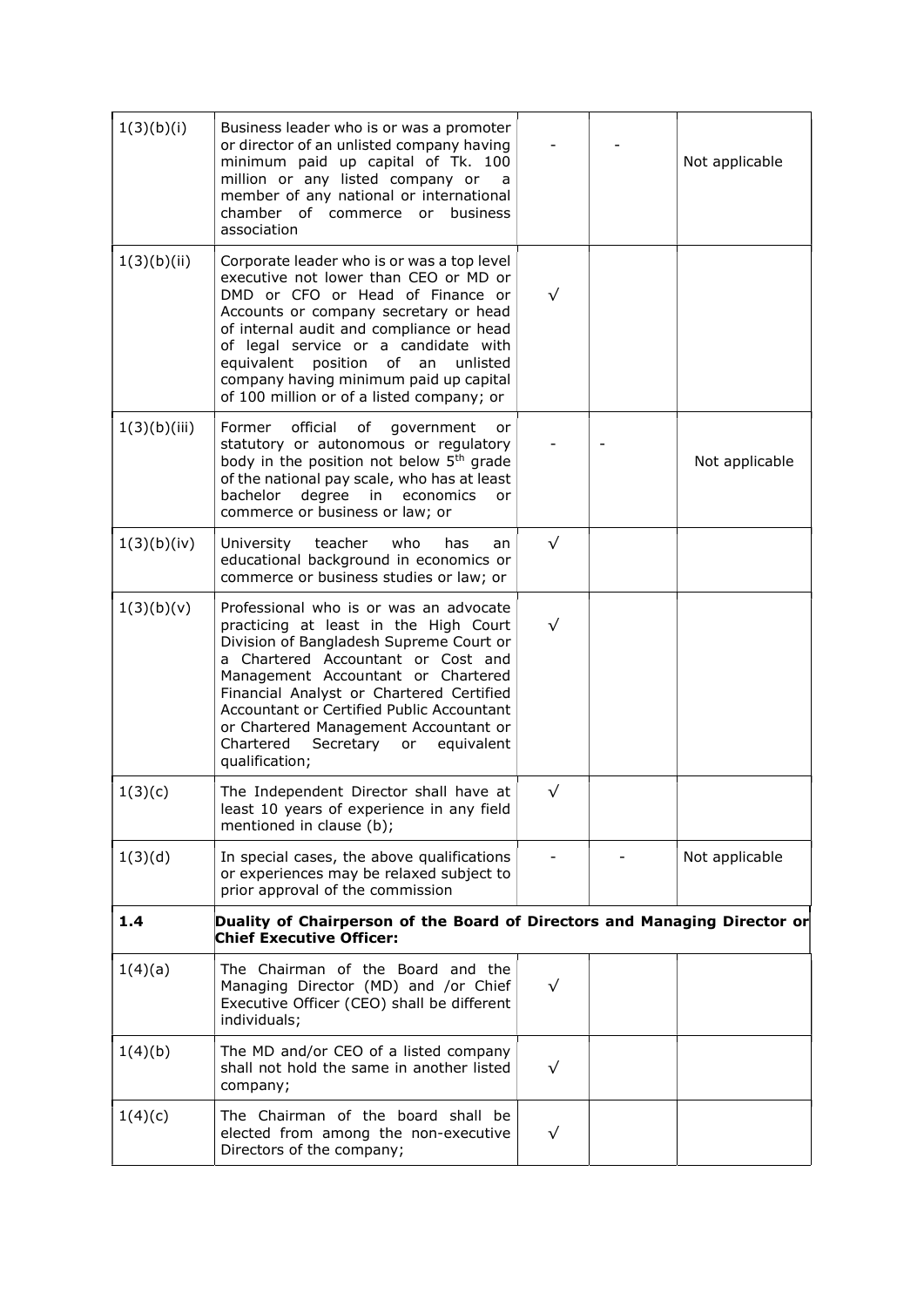| 1(4)(d)      | The Board shall clearly define respective<br>roles and<br>responsibilities of the Chairperson and<br>the Managing<br>Director and/or Chief Executive Officer;                                                                      | √         |  |
|--------------|------------------------------------------------------------------------------------------------------------------------------------------------------------------------------------------------------------------------------------|-----------|--|
| 1(4)(e)      | In the absence of chairperson of the<br>board, remaining members may elect one<br>themselves<br>from<br>non-executive<br>of<br>directors as chairperson & the reason of<br>absence shall be duly recorded in the<br>minutes.       |           |  |
| 1.5          | The Directors' Report to Shareholders                                                                                                                                                                                              |           |  |
| 1.5(i)       | Industry outlook and possible future<br>developments in the industry;                                                                                                                                                              | $\sqrt{}$ |  |
| $1.5$ (ii)   | product-wise<br>Segment-wise<br>or<br>performance;                                                                                                                                                                                 | $\sqrt{}$ |  |
| $1.5$ (iii)  | Risk and Concern including external &<br>internal<br>risk<br>factors<br>threat<br>to<br>sustainability & negative impact<br>on<br>environment, if any;                                                                             |           |  |
| $1.5$ (iv)   | A discussion on cost of goods sold, gross<br>profit margin and net profit margin,<br>where applicable;                                                                                                                             | $\sqrt{}$ |  |
| 1.5(y)       | A Discussion on continuity of an Extra-<br>ordinary activities and their implications<br>(gain or loss);                                                                                                                           | $\sqrt{}$ |  |
| 1.5 (vi)     | A detailed discussion on related party<br>transactions along with a statement<br>showing amount, nature of related party,<br>nature of transactions and basis of<br>transactions<br>of<br>related<br>all<br>party<br>transactions; | ✓         |  |
| $1.5$ (vii)  | A statement of utilization of proceeds<br>raised through public issues, rights issues<br>and/or any other instruments;                                                                                                             |           |  |
| $1.5$ (viii) | An explanation if the financial results<br>deteriorate after the company goes for<br>Initial Public Offering (IPO), Repeat Public<br>Offering (RPO), Rights Share Offer, Direct<br>Listing etc.;                                   |           |  |
| $1.5$ (ix)   | An Explanation on significant variance<br>between<br>quarterly<br>financial<br>occurs<br>performance<br>Annual<br>Financial<br>and<br>Statements;                                                                                  |           |  |
| 1.5(x)       | A statement of Remuneration to directors<br>including independent director;                                                                                                                                                        | $\sqrt{}$ |  |
| 1.5(x)       | The financial statements prepared by the<br>management of the issuer company                                                                                                                                                       | $\sqrt{}$ |  |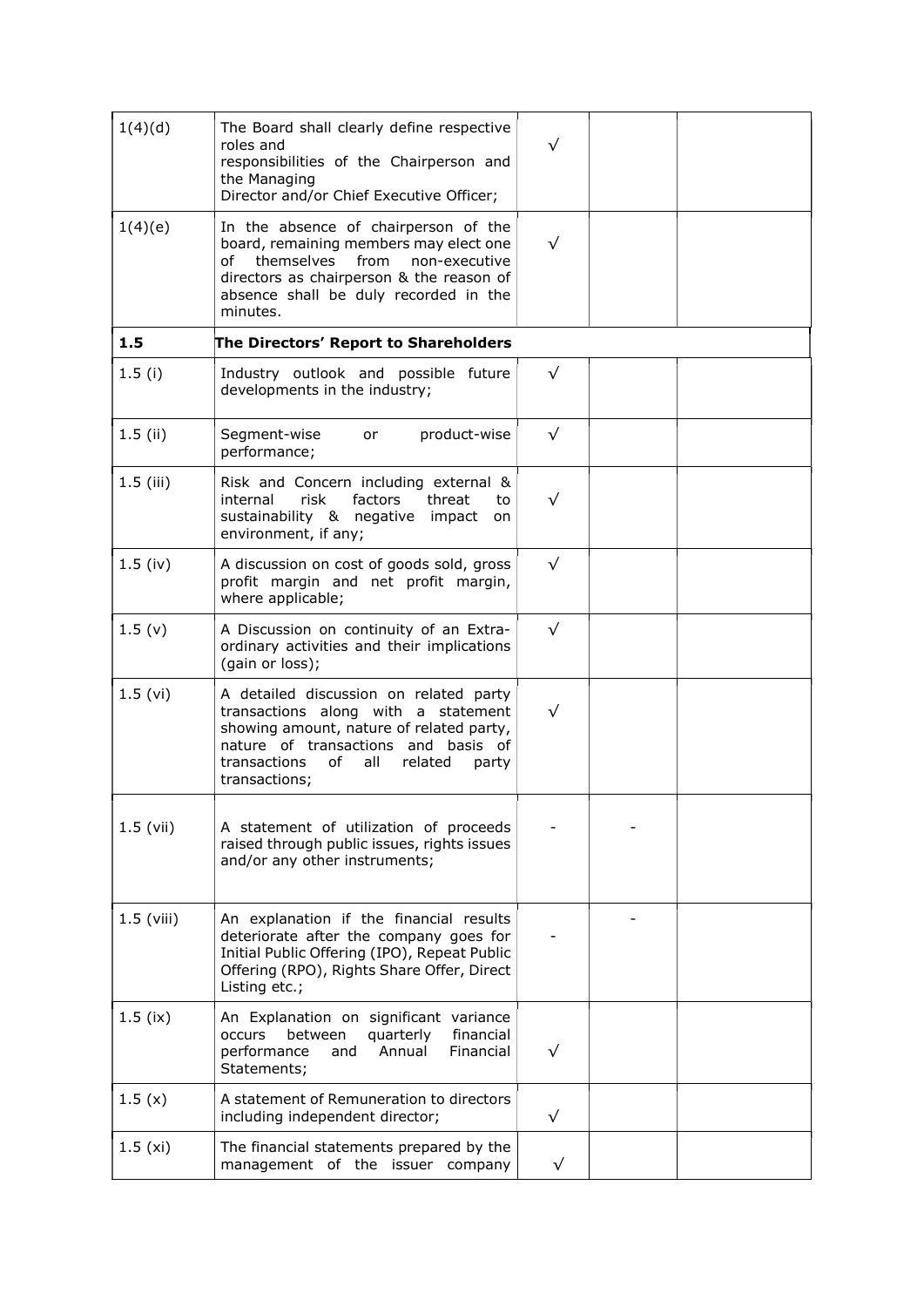|               | present fairly state its affairs, the result<br>of its operation, cash flows and changes<br>in equity;                                                                                                                                                                                                                                                                                                             |            |  |
|---------------|--------------------------------------------------------------------------------------------------------------------------------------------------------------------------------------------------------------------------------------------------------------------------------------------------------------------------------------------------------------------------------------------------------------------|------------|--|
| $1.5$ (xii)   | A statement that proper books of account<br>of the issuer company have been<br>maintained;                                                                                                                                                                                                                                                                                                                         | $\sqrt{}$  |  |
| $1.5$ (xiii)  | A statement that appropriate accounting<br>policies have been consistently applied in<br>preparation of the financial statements<br>and that the accounting estimates are<br>based on<br>reasonable<br>prudent<br>and<br>judgment;                                                                                                                                                                                 | $\sqrt{}$  |  |
| $1.5$ (xiv)   | that<br>statement<br>International<br>A<br>Accounting Standards (IAS)/ Bangladesh<br>Accounting<br><b>Standards</b><br>(BAS)/International Financial Reporting<br>Standards (IFRS)/Bangladesh Financial<br>Standards<br>Reporting<br>(BFRS),<br>as<br>applicable in Bangladesh, have been<br>followed in preparation of the financial<br>statements and any departure there-from<br>has been adequately disclosed; | $\sqrt{}$  |  |
| 1.5(xv)       | The system of internal control is sound in<br>effectively<br>design<br>and<br>has<br>been<br>implemented and monitored                                                                                                                                                                                                                                                                                             | √          |  |
| $1.5$ (xvi)   | A statement that minority shareholders<br>have been protected from abusive actions<br>by, or in the interest of, controlling<br>shareholders acting either directly or<br>indirectly and have effective means of<br>redress;                                                                                                                                                                                       | $\sqrt{}$  |  |
| $1.5$ (xvii)  | A statement that there is no significant<br>doubt upon the issuer company's ability<br>to continue as a going concern, if the<br>issuer company is not considered to be a<br>going concern, the fact along with<br>reasons there of shall be disclosed;                                                                                                                                                            | $\sqrt{}$  |  |
| $1.5$ (xviii) | An explanation that significant deviations<br>from the last year's operating results of<br>the issuer company shall be highlighted<br>reasons thereof<br>and the<br>shall<br>be<br>explained;                                                                                                                                                                                                                      | $\sqrt{}$  |  |
| $1.5$ (xix)   | Key operating and financial data of at<br>least preceding 5 (five) years shall be<br>summarized                                                                                                                                                                                                                                                                                                                    | $\sqrt{}$  |  |
| 1.5(xx)       | If the issuer company has not declared<br>dividend (cash or stock) for the year, the<br>reasons thereof shall be given                                                                                                                                                                                                                                                                                             | $\sqrt{ }$ |  |
| $1.5$ (xxi)   | No bonus share or stock dividend has<br>been or shall be declared as interim<br>dividend                                                                                                                                                                                                                                                                                                                           | $\sqrt{}$  |  |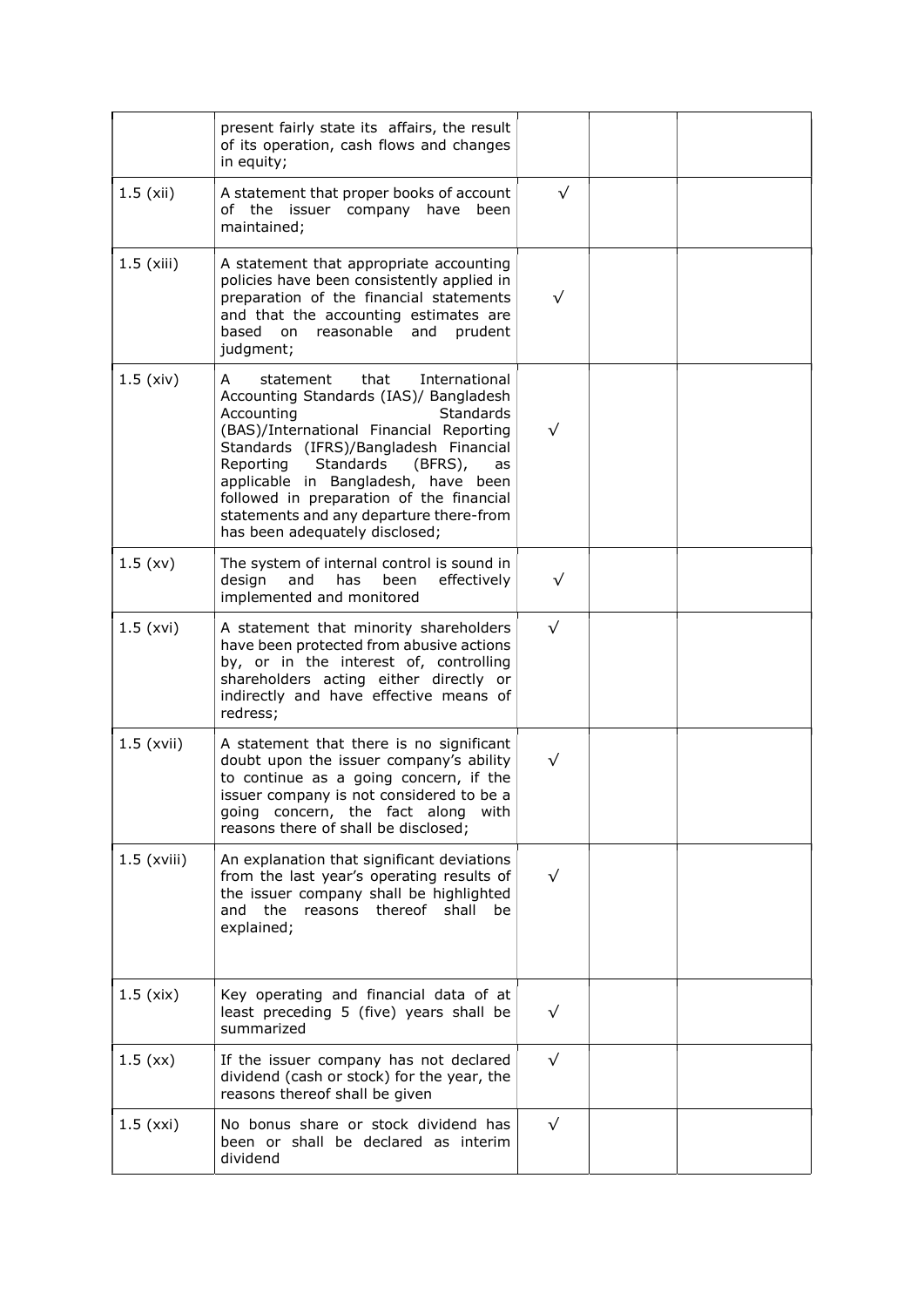| $1.5$ (xxii)         | The total number of Board meetings held<br>during the year and attendance by each<br>director shall be disclosed.                                                                                                                            | $\sqrt{}$  |  |
|----------------------|----------------------------------------------------------------------------------------------------------------------------------------------------------------------------------------------------------------------------------------------|------------|--|
| $1.5$ ( $xxiii$ )    | Report on the pattern of shareholding disclosing the aggregate number of<br>share held by-                                                                                                                                                   |            |  |
| 1.5(xxiii)(a)        | Parents/Subsidiary/<br>Associated<br>companies and other related parties<br>(name wise details)                                                                                                                                              | $\sqrt{ }$ |  |
| $1.5$ (xxiii) $b$    | Directors, Chief Executive<br>Officer,<br>secretary, Chief Financial<br>Company<br>Officer, Head of Internal Audit and their<br>spouses and minor children (name wise<br>details)                                                            | $\sqrt{}$  |  |
| $1.5$ (xxiii) $c$    | Executives                                                                                                                                                                                                                                   | $\sqrt{}$  |  |
| $1.5$ (xxiii)d       | Shareholders holding ten percent or more<br>voting interest in the company (name<br>wise details)                                                                                                                                            | $\sqrt{}$  |  |
| $1.5$ ( $xxiv$ )     | Disclosure on the appointment / reappointment of directors-                                                                                                                                                                                  |            |  |
| $1.5$ (xxiv)a        | A brief resume of the director                                                                                                                                                                                                               | √          |  |
| $1.5$ (xxiv) $b$     | Nature of his/her expertise in specific<br>functional areas; and                                                                                                                                                                             | $\sqrt{}$  |  |
| $1.5$ ( $xxiv$ ) $c$ | Names of companies in which the person<br>holds<br>directorship<br>and<br>also<br>the<br>membership of committees of the board;                                                                                                              | $\sqrt{}$  |  |
| $1.5$ (xxv)          | A management discussion and analysis<br>signed by CEO or MD presenting detailed<br>analysis of the company's position and<br>operations along with a brief discussion of<br>changes in the financial statement,<br>among others focusing on: | $\sqrt{}$  |  |
| 1.5(xxy)(a)          | Accounting policies & estimation<br>for<br>preparation of financial statements;                                                                                                                                                              | $\sqrt{}$  |  |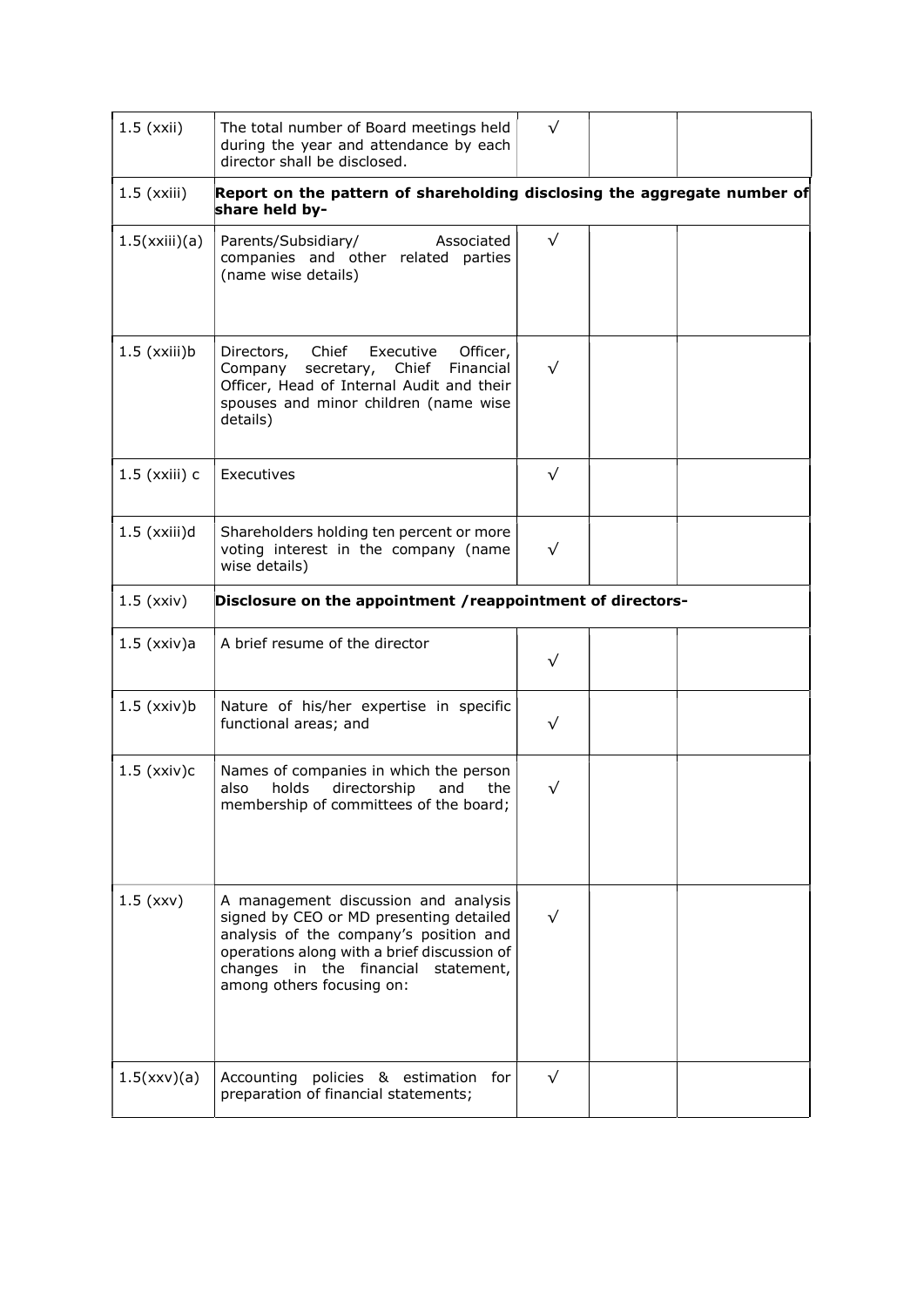| 1.5(xxy)(b) | Changes<br>accounting<br>policies<br>in<br>&<br>estimation, if any clearly describing the<br>effect on financial performance or results<br>and financial position as well as cash<br>flows in the absolute figures for such<br>changes;             | $\sqrt{}$ |  |
|-------------|-----------------------------------------------------------------------------------------------------------------------------------------------------------------------------------------------------------------------------------------------------|-----------|--|
| 1.5(xxy)(c) | comparative analysis (including effects of<br>inflation) of<br>financial performance or results and<br>financial position as well as cash flows for<br>current financial year with immediate<br>preceding five years explaining reasons<br>thereof; | $\sqrt{}$ |  |
| 1.5(xxy)(d) | Compare such financial performance or<br>results and financial position as well as<br>cash flows<br>with the peer industry<br>scenario;                                                                                                             | $\sqrt{}$ |  |
| 1.5(xxy)(e) | Briefly explain the financial and economic<br>scenario of the country and the globe;                                                                                                                                                                | $\sqrt{}$ |  |
| 1.5(xxy)(f) | Risks & concerns issued related to the<br>financial statements, explaining such risk<br>and concerns mitigation plan of the<br>company; and                                                                                                         | $\sqrt{}$ |  |
| 1.5(xxy)(g) | Future plan or projection or forecast for<br>company's operation, performance and<br>position,<br>financial<br>with<br>jurisdiction<br>thereof, i.e. actual position shall be<br>explained to the shareholders in the next<br>AGM;                  | $\sqrt{}$ |  |
| 1.5(xxvi)   | Declaration or certification by the CEO<br>and the CFO to the board as required<br>under condition<br>No: .3(3)<br>shall<br>be                                                                                                                      | $\sqrt{}$ |  |
| 1.5(xxvii)  | The report as well as certificate regarding<br>compliance of conditions of the code as<br>required under condition No.9 shall be<br>disclosed as per Annexure-B & Annexure-<br>C.                                                                   | $\sqrt{}$ |  |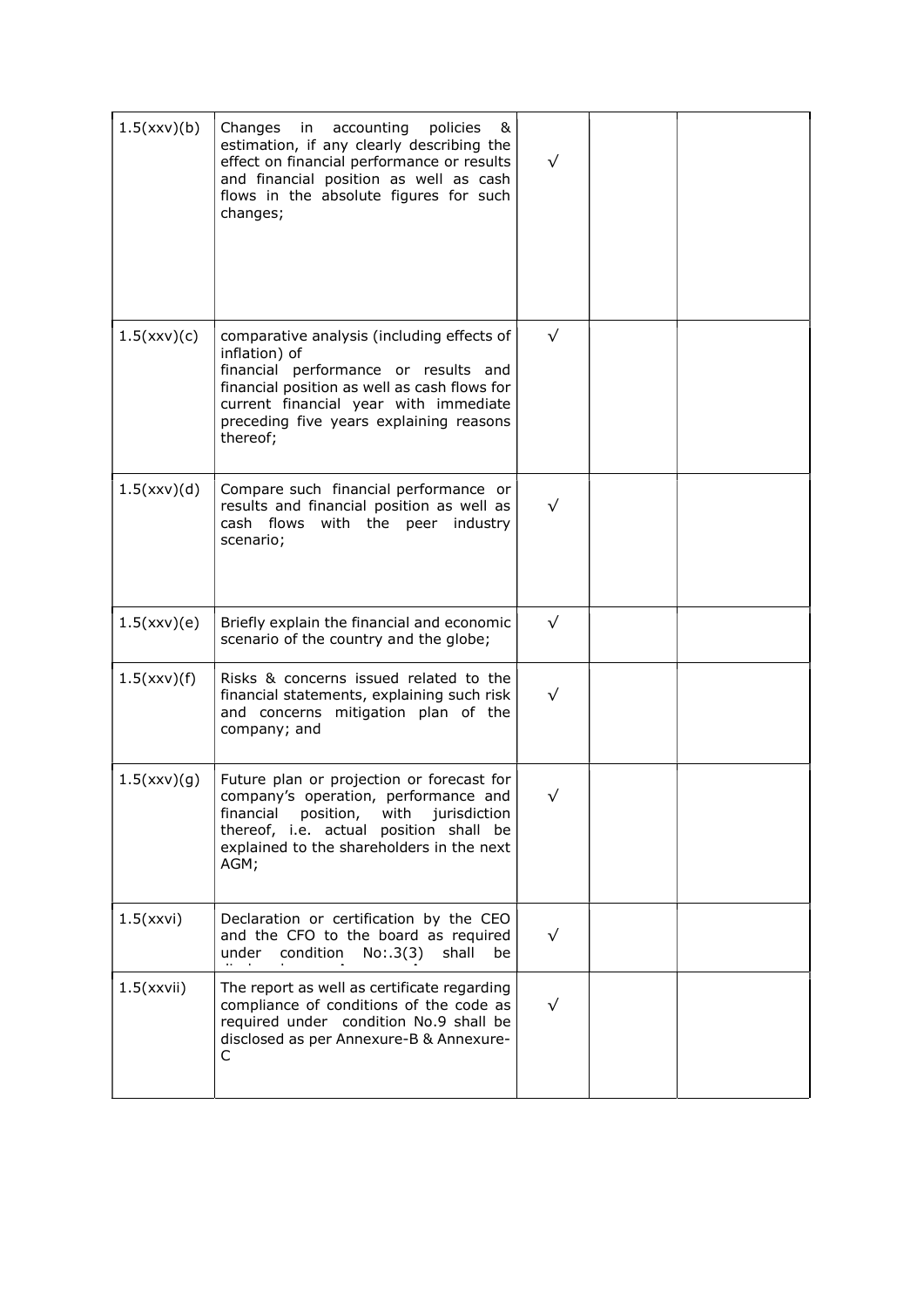| 1(6)    | The company shall conduct its Board<br>meetings and record the minutes of the<br>meetings as well as keep required books<br>and records in line with BSS as adopted<br>by the Institute of Chartered Secretaries<br>of Bangladesh                                                                                                                                           | $\sqrt{}$ |                |
|---------|-----------------------------------------------------------------------------------------------------------------------------------------------------------------------------------------------------------------------------------------------------------------------------------------------------------------------------------------------------------------------------|-----------|----------------|
| 1(7)    | Code of Conduct for the Chairperson, other Board members and Chief<br><b>Executive Officer:</b>                                                                                                                                                                                                                                                                             |           |                |
| 1(7)(a) | The board shall lay down a code of<br>conduct based on the recommendation of<br>the NRC at condition No.6 for the<br>chairperson of the board, other board<br>members & CEO of the company;                                                                                                                                                                                 | $\sqrt{}$ |                |
| 1(7)(b) | The code of conduct as determined by the<br>NRC shall be posted in the website of the<br>company among others prudent conduct<br>& behaviour; confidentiality; conflict of<br>interest; compliance with laws, rules &<br>regulations;<br>prohibition<br>insider<br>of<br>trading; relationship with environment,<br>employees, customers and suppliers; and<br>independency | $\sqrt{}$ |                |
| 2.00    | Governance of Board of Directors of Subsidiary Company: The Company does<br>not have any Subsidiary company                                                                                                                                                                                                                                                                 |           |                |
| 2(a)    | Provisions relating to the composition of<br>board of holding company shall be made<br>applicable to the composition of the<br>board of subsidiary company;                                                                                                                                                                                                                 |           | Not applicable |
| 2(b)    | At least one (1) independent director of<br>the board of the holding company shall be<br>a director in the board of subsidiary<br>company;                                                                                                                                                                                                                                  |           | Not applicable |
| 2(c)    | The minutes of the subsidiary company<br>shall be placed for review at the following<br>board meeting of the holding company;                                                                                                                                                                                                                                               |           | Not applicable |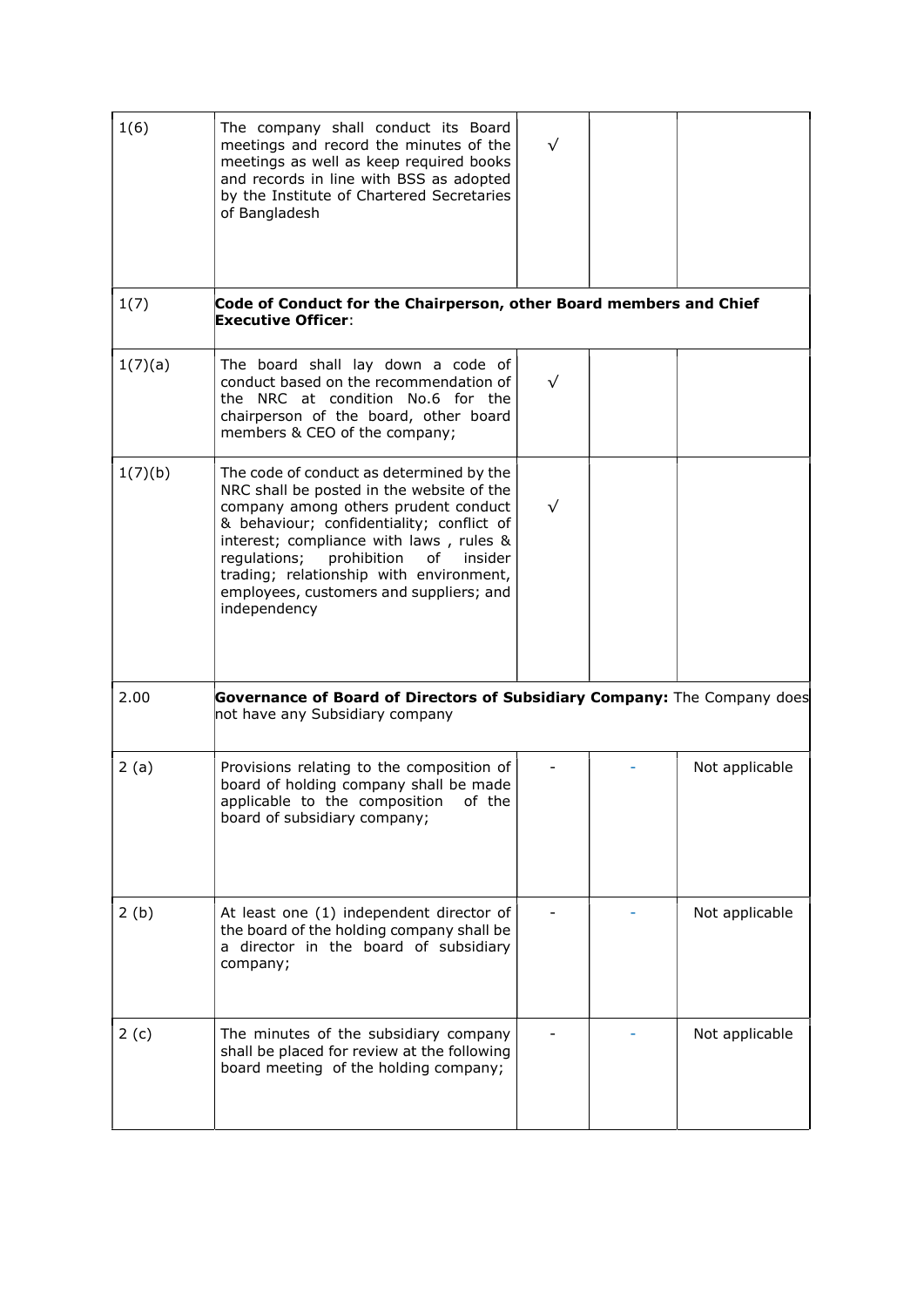| 2(d)    | The minutes of the respective board<br>meeting of the holding company shall<br>state that they have reviewed the affairs<br>of the subsidiary company also;                                                                                                                                                                   |           | Not applicable |
|---------|-------------------------------------------------------------------------------------------------------------------------------------------------------------------------------------------------------------------------------------------------------------------------------------------------------------------------------|-----------|----------------|
| 2(e)    | The audit committee of the holding<br>company shall also review the financial<br>statements, in particular the investments<br>made by the subsidiary company also;                                                                                                                                                            |           | Not applicable |
| 3.      | Managing Director (MD) or Chief Executive Officer (CEO), Chief Financial<br>Officer (CFO), Head of Internal Audit and Compliance (HIAC) and Company<br>Secretary (CS):                                                                                                                                                        |           |                |
| 3(1)    | <b>Appointment</b>                                                                                                                                                                                                                                                                                                            |           |                |
| 3(1)(a) | The Board shall appoint a Managing<br>Director (MD) or Chief Executive Officer<br>(CEO), a Company Secretary (CS), a<br>Chief Financial Officer (CFO) and a Head<br>of Internal Audit and Compliance (HIAC);                                                                                                                  | $\sqrt{}$ |                |
| 3(1)(b) | Position of MD, CFO, HIAC and CS shall<br>be filled by different individuals The<br>positions of the Managing Director (MD)<br>or Chief Executive Officer (CEO),<br>Company Secretary (CS), Chief Financial<br>Officer (CFO) and Head of Internal Audit<br>and Compliance (HIAC) shall be filled by<br>different individuals; | √         |                |
| 3(1)(c) | The MD or CEO, CFO, HIAC and CS shall<br>not hold any executive position in any<br>other company at the same time;                                                                                                                                                                                                            | √         |                |
| 3(1)(d) | The Board shall clearly define their<br>respective roles, responsibilities<br>and<br>duties of CFO, HIAC & CS;                                                                                                                                                                                                                | $\sqrt{}$ |                |
| 3(1)(e) | The MD or CEO, CFO, HIAC and CS shall<br>not be removed from their position<br>without approval of Board as well as<br>immediate<br>dissemination<br>to<br>the<br>commission & stock exchange(s).                                                                                                                             |           |                |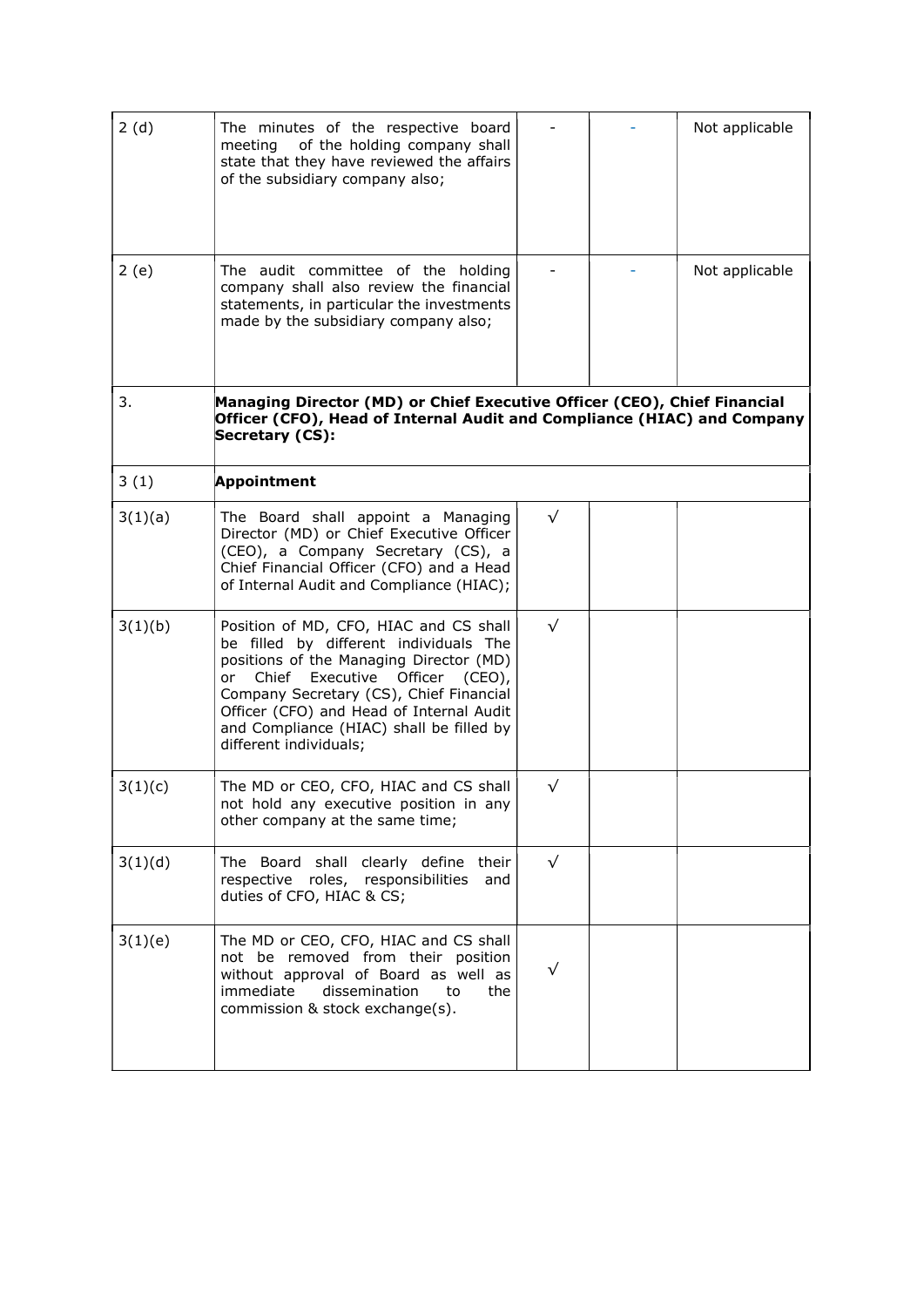| 3(2)          | Requirements to<br>attend<br><b>BOD's</b><br>Meetings-The MD or CEO, CFO, HIAC<br>and CS shall attend Board of Directors<br>meeting The MD or CEO, CS, CFO and<br>HIAC of the company shall attend the<br>meetings of the Board:                                                         | $\sqrt{}$ |  |
|---------------|------------------------------------------------------------------------------------------------------------------------------------------------------------------------------------------------------------------------------------------------------------------------------------------|-----------|--|
|               | Provided that the CS, CFO and/or the<br>HIAC shall not attend such part of a<br>meeting of the Board which involves<br>consideration of an agenda item relating<br>to their personal matters.                                                                                            |           |  |
| 3(3)          | Duties of Managing Director (MD) or Chief Executive Officer (CEO) and<br><b>Chief Financial Officer (CFO):</b>                                                                                                                                                                           |           |  |
| 3(3)(a)       | The MD or CEO and CFO shall certify to<br>the board that they have reviewed<br>financial statements for the year and that<br>to the best of their knowledge and belief:                                                                                                                  | $\sqrt{}$ |  |
| $3(3)(a)$ (i) | These statements do not contain any<br>materially untrue statement or omit any<br>material fact or contain statements that<br>might be misleading; and                                                                                                                                   | $\sqrt{}$ |  |
| 3(3)(ii)      | These statements together present a true<br>and fair view of the company's affairs and<br>compliance with existing<br>are in<br>standards and<br>applicable<br>accounting<br>laws;                                                                                                       | $\sqrt{}$ |  |
| 3(3)(b)       | The MD or CEO and CFO shall also certify<br>that there are, to the best of knowledge<br>and belief, no transactions entered into<br>by the company during the year which<br>are fraudulent, illegal or in violation of the<br>code of conduct for the company's Board<br>or its members; | $\sqrt{}$ |  |
| 3(3)(c)       | The certification of the MD or CEO and<br>CFO shall be disclosed in the annual                                                                                                                                                                                                           | $\sqrt{}$ |  |
|               | <b>Board of Directors' committee:</b>                                                                                                                                                                                                                                                    | $\sqrt{}$ |  |
| 4             | For ensuring good governance in the<br>company, the Board shall have at least<br>following sub-committees:                                                                                                                                                                               |           |  |
| 4(i)          | <b>Audit Committee</b>                                                                                                                                                                                                                                                                   | $\sqrt{}$ |  |
| 4 (ii)        | Nomination<br>Remuneration<br>and<br>Committee                                                                                                                                                                                                                                           | √         |  |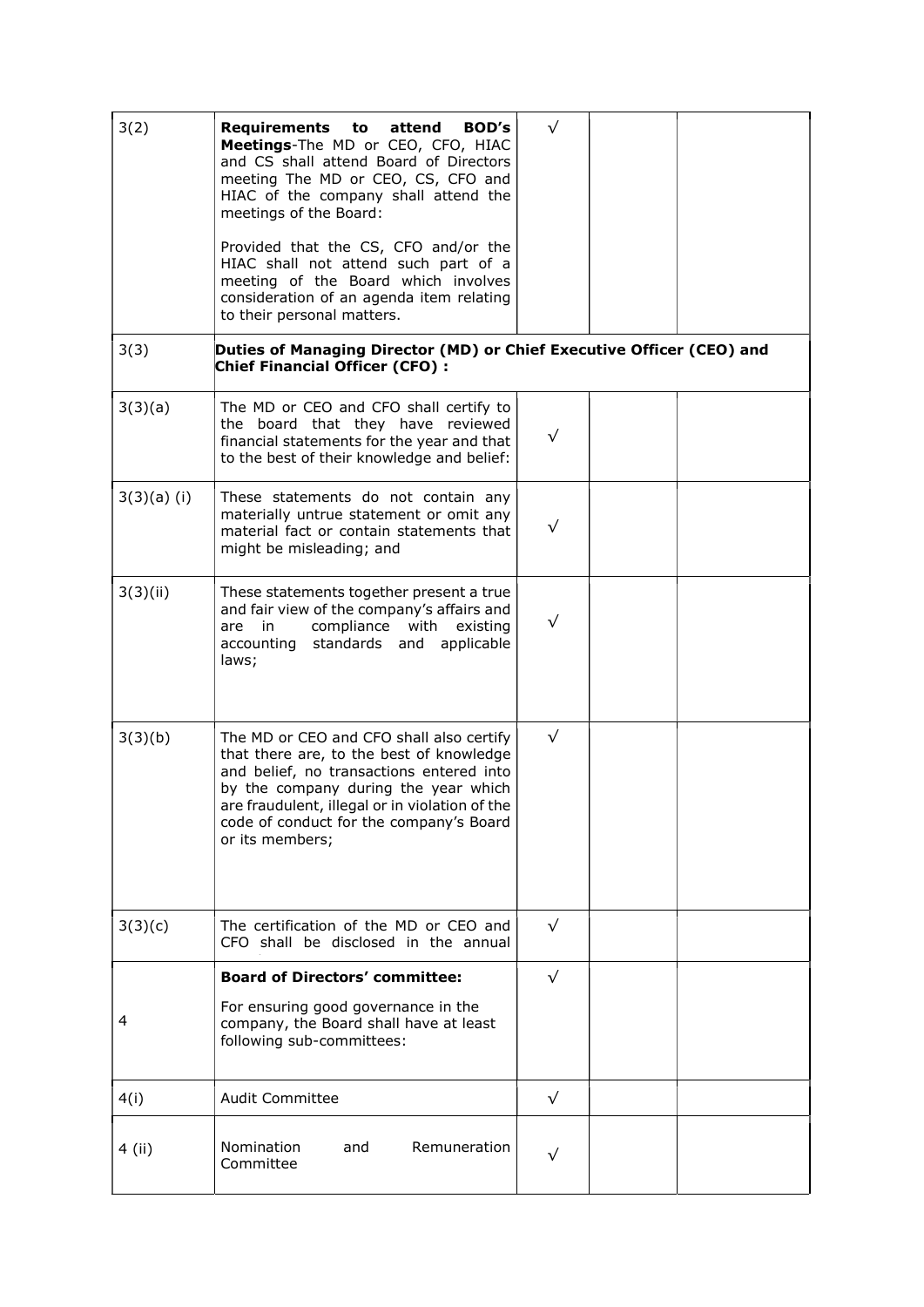| 5       | <b>Audit Committee</b>                                                                                                                                                                                                              |            |  |
|---------|-------------------------------------------------------------------------------------------------------------------------------------------------------------------------------------------------------------------------------------|------------|--|
| 5(1)    | <b>Responsibility to the Board of Directors</b>                                                                                                                                                                                     |            |  |
| 5(1)(a) | Audit Committee shall be have an the<br>sub-committee of the Board;                                                                                                                                                                 | √          |  |
| 5(1)(b) | The Audit Committee shall assist the<br>Board in ensuring that the financial<br>statements reflect true and fair view of<br>the state of affairs of the company and in<br>ensuring a good monitoring system<br>within the business; | $\sqrt{}$  |  |
| 5(1)(c) | The Audit Committee shall be responsible<br>to the Board of Directors. The duties of<br>the Audit Committee shall be clearly set<br>forth in writing;                                                                               | $\sqrt{}$  |  |
| 5(2)    | <b>Constitution of the Audit Committee:</b>                                                                                                                                                                                         |            |  |
| 5(2)(a) | The Audit Committee shall be composed<br>of at least three (3) members;                                                                                                                                                             | $\sqrt{ }$ |  |
| 5(2)(b) | The Board shall appoint members of the<br>Audit Committee who shall be non-<br>executive directors of the company<br>excepting Chairperson of the Board and<br>shall include at least 1 (one) independent<br>director;              | $\sqrt{}$  |  |
| 5(2)(c) | All members of the audit committee<br>should be financially literate and at least<br>one member shall have accounting or<br>related financial management experience<br>and 10 (ten) years of such experience.                       | $\sqrt{}$  |  |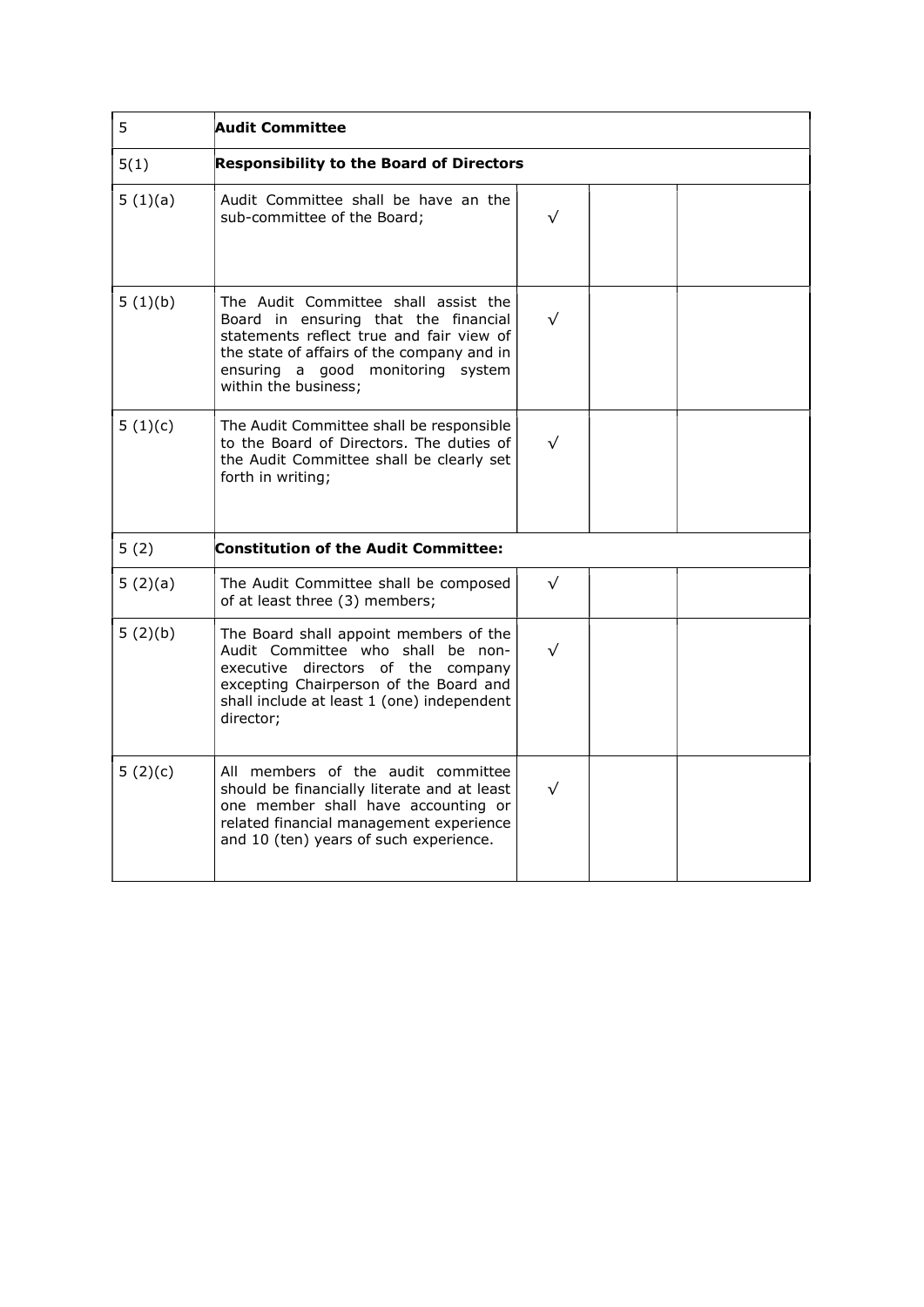| 5(2)(d) | When the term of service of any<br>Committee member expires or there is<br>any circumstance causing any Committee<br>member to be unable to hold office before<br>expiration of the term of service, thus<br>making the number of the Committee<br>members to be lower than the prescribed<br>number of 3 (three) persons, the Board<br>shall appoint the new Committee member<br>to fill up the vacancy immediately or not<br>later than 1 (one) month from the date of<br>vacancy in the Committee to ensure<br>continuity of the performance of work of<br>the Audit Committee; |           |  |
|---------|------------------------------------------------------------------------------------------------------------------------------------------------------------------------------------------------------------------------------------------------------------------------------------------------------------------------------------------------------------------------------------------------------------------------------------------------------------------------------------------------------------------------------------------------------------------------------------|-----------|--|
| 5(2)(e) | The company secretary shall act as the<br>secretary of the committee;                                                                                                                                                                                                                                                                                                                                                                                                                                                                                                              | $\sqrt{}$ |  |
| 5(2)(f) | The quorum of the Audit Committee<br>meeting shall not constitute without at<br>least 1 (one) independent director.                                                                                                                                                                                                                                                                                                                                                                                                                                                                | $\sqrt{}$ |  |
| 5(3)    | <b>Chairperson of the Audit Committee</b>                                                                                                                                                                                                                                                                                                                                                                                                                                                                                                                                          |           |  |
| 5(3)(a) | The Board shall select 1 (one) member of<br>the Audit Committee to be Chairperson of<br>the Audit Committee, who shall be an<br>independent director;                                                                                                                                                                                                                                                                                                                                                                                                                              | $\sqrt{}$ |  |
| 5(3)(b) | In the absence of the Chairperson of the<br>Audit<br>Committee,<br>the<br>remaining<br>members may elect one of themselves as<br>Chairperson for that particular meeting,<br>in that case there shall be no problem of<br>constituting a quorum as required under<br>condition No. $5(4)(b)$ and the reason of<br>absence of the regular Chairperson shall<br>be duly recorded in the minutes.                                                                                                                                                                                     | √         |  |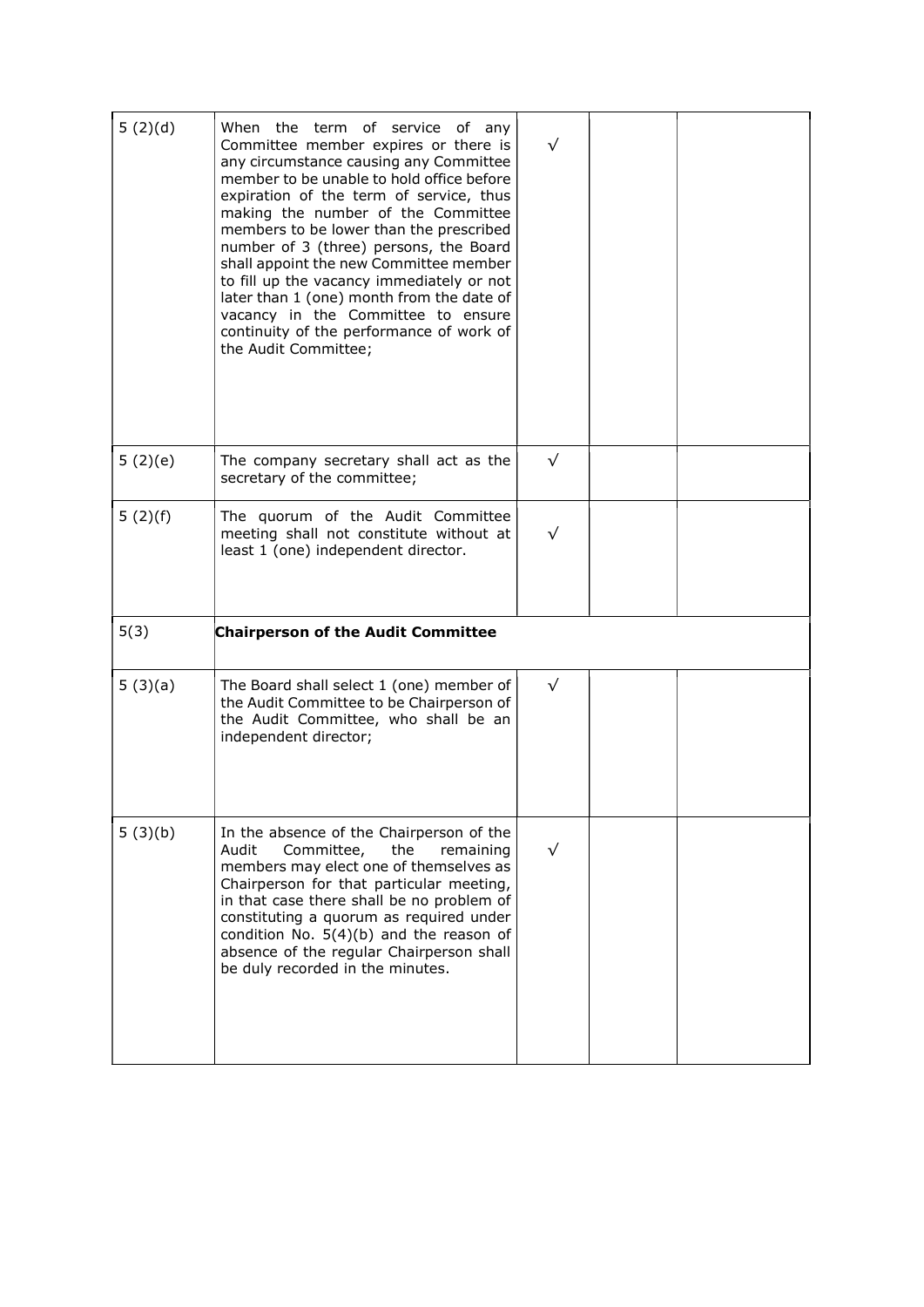| 5(3)(c) | Presence of Chairman of the Audit<br>Committee in the Annual General Meeting<br>(AGM);<br>Provided that in absence of Chairperson<br>of the Audit Committee, any other<br>member from the Audit Committee shall<br>be selected to be present in the annual<br>general meeting (AGM) and reason for<br>absence of the Chairperson of the Audit<br>Committee shall be recorded in the |            | Will be complied<br>in ensuing Annual<br><b>General Meeting</b> |
|---------|-------------------------------------------------------------------------------------------------------------------------------------------------------------------------------------------------------------------------------------------------------------------------------------------------------------------------------------------------------------------------------------|------------|-----------------------------------------------------------------|
| 5(4)    | <b>Meeting of the Audit Committee:</b>                                                                                                                                                                                                                                                                                                                                              |            |                                                                 |
| 5(4)(a) | The Audit Committee shall conduct at<br>least its four meetings in a financial year:<br>Provided that any emergency meeting in<br>addition to regular meeting may be<br>convened at the request of any one of the<br>members of the Committee;                                                                                                                                      |            | Will be Complied                                                |
| 5(4)(b) | The quorum of the meeting of the Audit<br>Committee<br>shall<br>be constituted<br>in<br>presence of either two members or two-<br>third of the members of the Audit<br>Committee, whichever is higher, where<br>presence of an independent director is a<br>must.                                                                                                                   | $\sqrt{}$  |                                                                 |
| 5(5)    | <b>Role of Audit Committee:</b>                                                                                                                                                                                                                                                                                                                                                     |            |                                                                 |
| 5(5)(a) | Oversee the financial reporting process;                                                                                                                                                                                                                                                                                                                                            | $\sqrt{}$  |                                                                 |
| 5(5)(b) | Monitor choice of accounting policies and<br>principles;                                                                                                                                                                                                                                                                                                                            | $\sqrt{}$  |                                                                 |
| 5(5)(c) | monitor Internal Audit and Compliance<br>process to ensure that it is adequately<br>resourced, including approval of the<br>Internal Audit and Compliance Plan and<br>review of the Internal Audit<br>and<br>Compliance Report;                                                                                                                                                     | $\sqrt{}$  |                                                                 |
| 5(5)(d) | Oversee hiring and performance<br>of                                                                                                                                                                                                                                                                                                                                                | $\sqrt{ }$ |                                                                 |
|         | external auditors;                                                                                                                                                                                                                                                                                                                                                                  |            |                                                                 |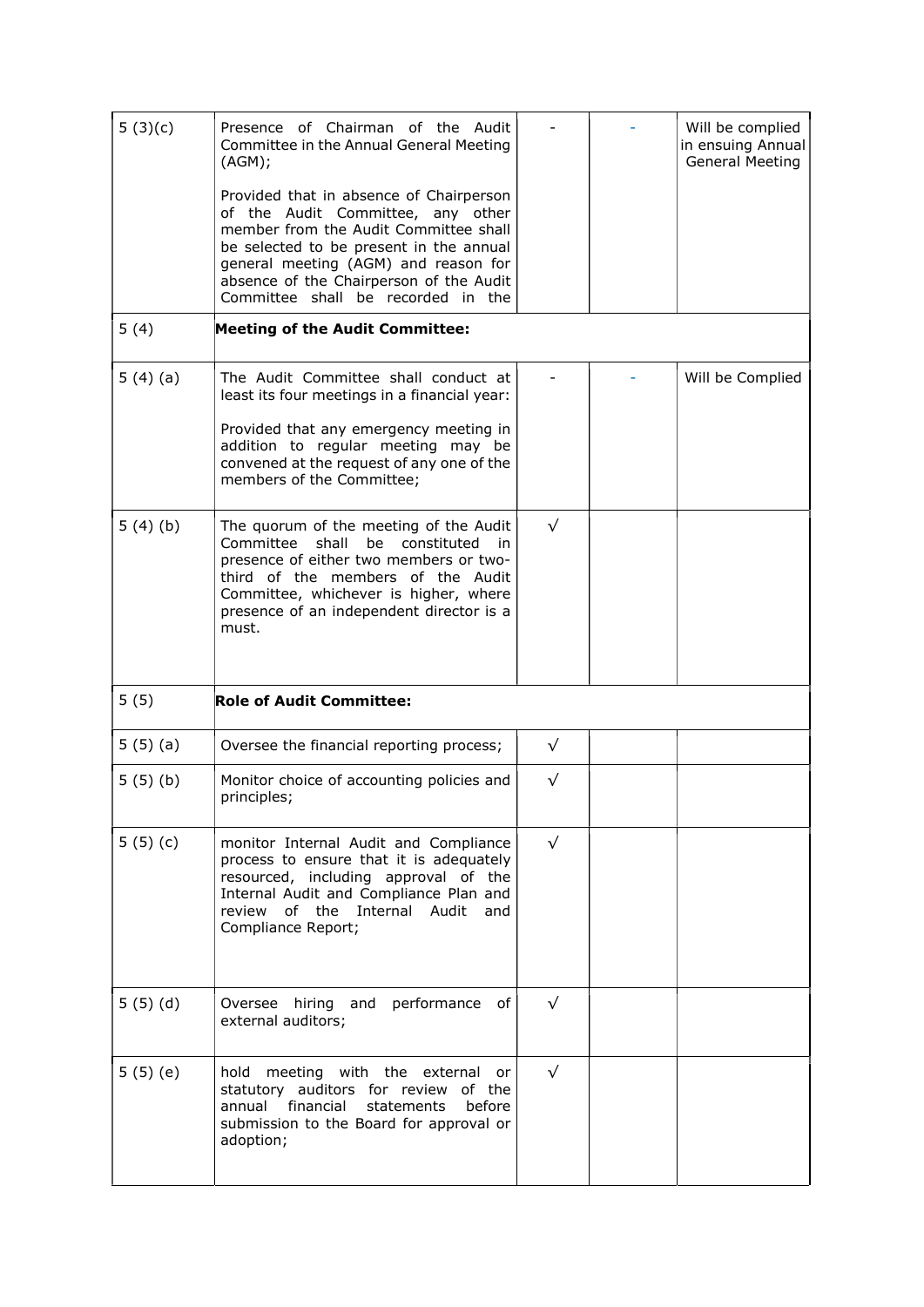| 5(5)(f) | review along with the management, the<br>annual financial<br>statements<br>before<br>submission to the Board for approval;                                                                               |           |                |
|---------|----------------------------------------------------------------------------------------------------------------------------------------------------------------------------------------------------------|-----------|----------------|
| 5(5)(9) | review along with the management, the<br>quarterly and half yearly financial<br>statements before submission to the<br>Board for approval;                                                               | $\sqrt{}$ |                |
| 5(5)(h) | Review the adequacy of internal audit<br>function;                                                                                                                                                       | $\sqrt{}$ |                |
| 5(5)(i) | Review the Management's discussion and<br>analysis before disclosing in the annual<br>report;                                                                                                            | $\sqrt{}$ |                |
| 5(5)(j) | Review statement of significant related<br>party transactions submitted by the<br>management                                                                                                             | $\sqrt{}$ |                |
| 5(5)(k) | review Management Letters or Letter of<br>Internal Control weakness issued by<br>statutory auditors;                                                                                                     |           | Not applicable |
| 5(5)(1) | oversee the determination of audit fees<br>based on scope and magnitude, level of<br>expertise deployed and time required for<br>effective<br>audit<br>and<br>evaluate<br>the<br>performance of external | √         |                |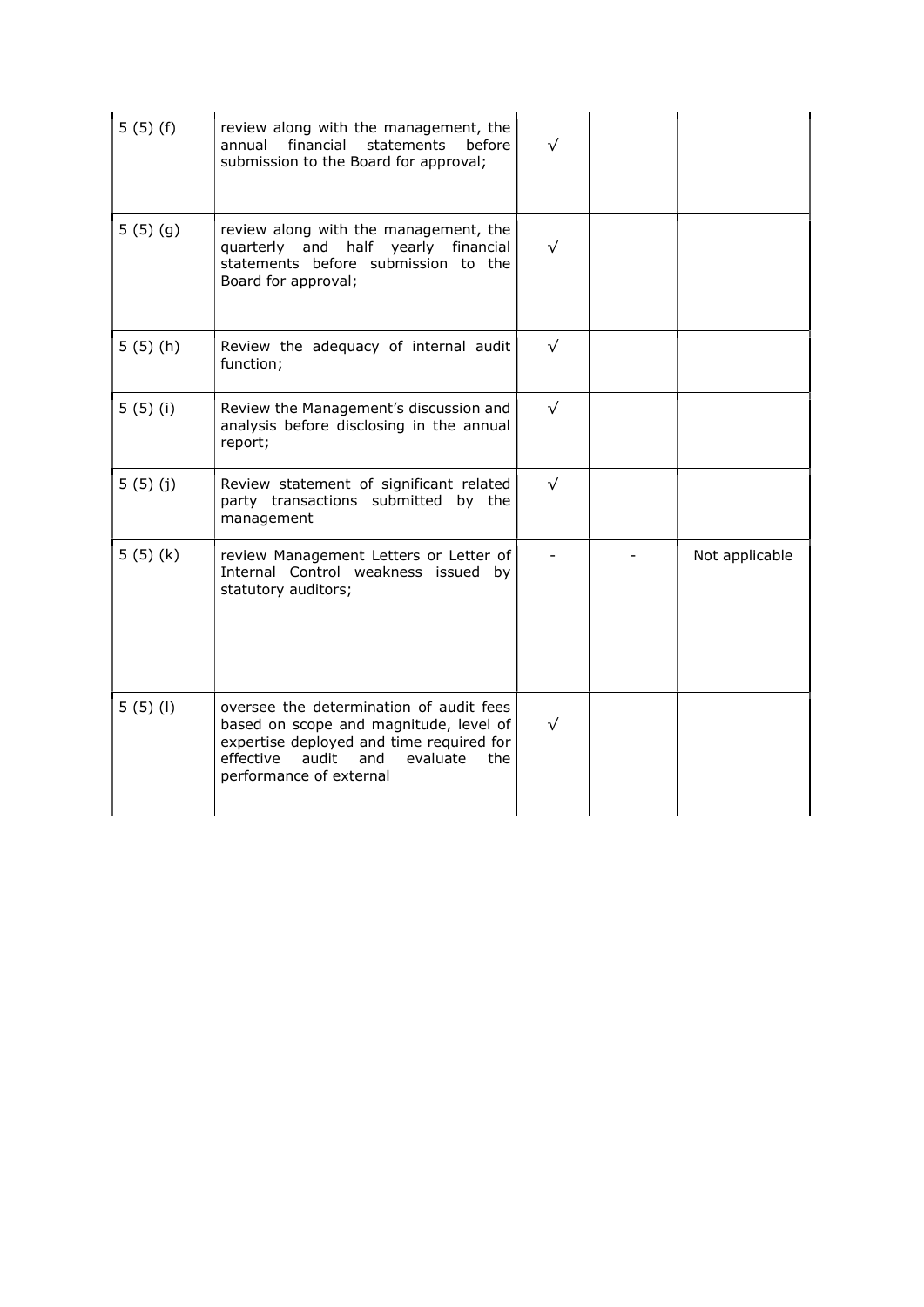| 5(5)(m)            | Oversee proceeds raised through initial<br>offering/<br>repeat<br>public<br>public<br>offering/rights issue the company shall Applicable<br>disclose to the audit committee about the<br>uses/applications of funds by major<br>category (capital expenditure, sales and<br>marketing expenses, working capital<br>etc.), on a quarterly basis, as a part of<br>their quarterly declaration of financial<br>results oversee whether the proceeds<br>raised through Initial Public Offering<br>(IPO) or Repeat Public Offering (RPO) or<br>Rights Share Offer have been utilized as<br>per the purposes stated in relevant offer<br>document or prospectus approved by the<br>Commission:<br>Provided<br>that<br>the<br>management shall disclose to the Audit<br>Committee about the uses or applications<br>of the proceeds by major category<br>(capital expenditure, sales and marketing<br>expenses, working capital, etc.), on a<br>quarterly basis, as a<br>part of their quarterly declaration of<br>financial results:<br>Provided further that on an annual basis,<br>the company shall prepare a statement of<br>the proceeds utilized for the<br>purposes other than those stated in the<br>offer document or prospectus<br>for<br>publication in the Annual Report along<br>with<br>the<br>of the<br>Audit<br>comments<br>Committee. | <b>Not</b> | Will be complied<br>(after IPO) |
|--------------------|--------------------------------------------------------------------------------------------------------------------------------------------------------------------------------------------------------------------------------------------------------------------------------------------------------------------------------------------------------------------------------------------------------------------------------------------------------------------------------------------------------------------------------------------------------------------------------------------------------------------------------------------------------------------------------------------------------------------------------------------------------------------------------------------------------------------------------------------------------------------------------------------------------------------------------------------------------------------------------------------------------------------------------------------------------------------------------------------------------------------------------------------------------------------------------------------------------------------------------------------------------------------------------------------------------------------------------------------------|------------|---------------------------------|
| 5(6)               | <b>Reporting of the Audit Committee:</b>                                                                                                                                                                                                                                                                                                                                                                                                                                                                                                                                                                                                                                                                                                                                                                                                                                                                                                                                                                                                                                                                                                                                                                                                                                                                                                         |            |                                 |
| 5(6)(a)            | <b>Reporting to the Board of Directors:</b>                                                                                                                                                                                                                                                                                                                                                                                                                                                                                                                                                                                                                                                                                                                                                                                                                                                                                                                                                                                                                                                                                                                                                                                                                                                                                                      |            |                                 |
| 5(6)(a)(i)         | The audit committee shall report on its<br>activities to the board of directors                                                                                                                                                                                                                                                                                                                                                                                                                                                                                                                                                                                                                                                                                                                                                                                                                                                                                                                                                                                                                                                                                                                                                                                                                                                                  | $\sqrt{}$  |                                 |
| $5(6)$ $(a)$       | Audit committee immediately report to the Board on the following findings-                                                                                                                                                                                                                                                                                                                                                                                                                                                                                                                                                                                                                                                                                                                                                                                                                                                                                                                                                                                                                                                                                                                                                                                                                                                                       |            |                                 |
| 5(6)(a)(ii)<br>(a) | Report on conflict of interest                                                                                                                                                                                                                                                                                                                                                                                                                                                                                                                                                                                                                                                                                                                                                                                                                                                                                                                                                                                                                                                                                                                                                                                                                                                                                                                   |            | No such case                    |
| 5(6)(a)<br>(ii)(b) | Suspected<br>fraud<br>or<br>presumed<br>or<br>irregularity or material defect in the<br>internal audit & compliance process or in<br>the financial statement                                                                                                                                                                                                                                                                                                                                                                                                                                                                                                                                                                                                                                                                                                                                                                                                                                                                                                                                                                                                                                                                                                                                                                                     |            | No such case                    |
| 5(6)(a)<br>(ii)(c) | of<br>suspected<br>infringement<br>laws,<br>regulatory<br>compliances<br>including<br>securities<br>related<br>laws,<br>rules<br>and<br>regulations; and                                                                                                                                                                                                                                                                                                                                                                                                                                                                                                                                                                                                                                                                                                                                                                                                                                                                                                                                                                                                                                                                                                                                                                                         |            | No such case                    |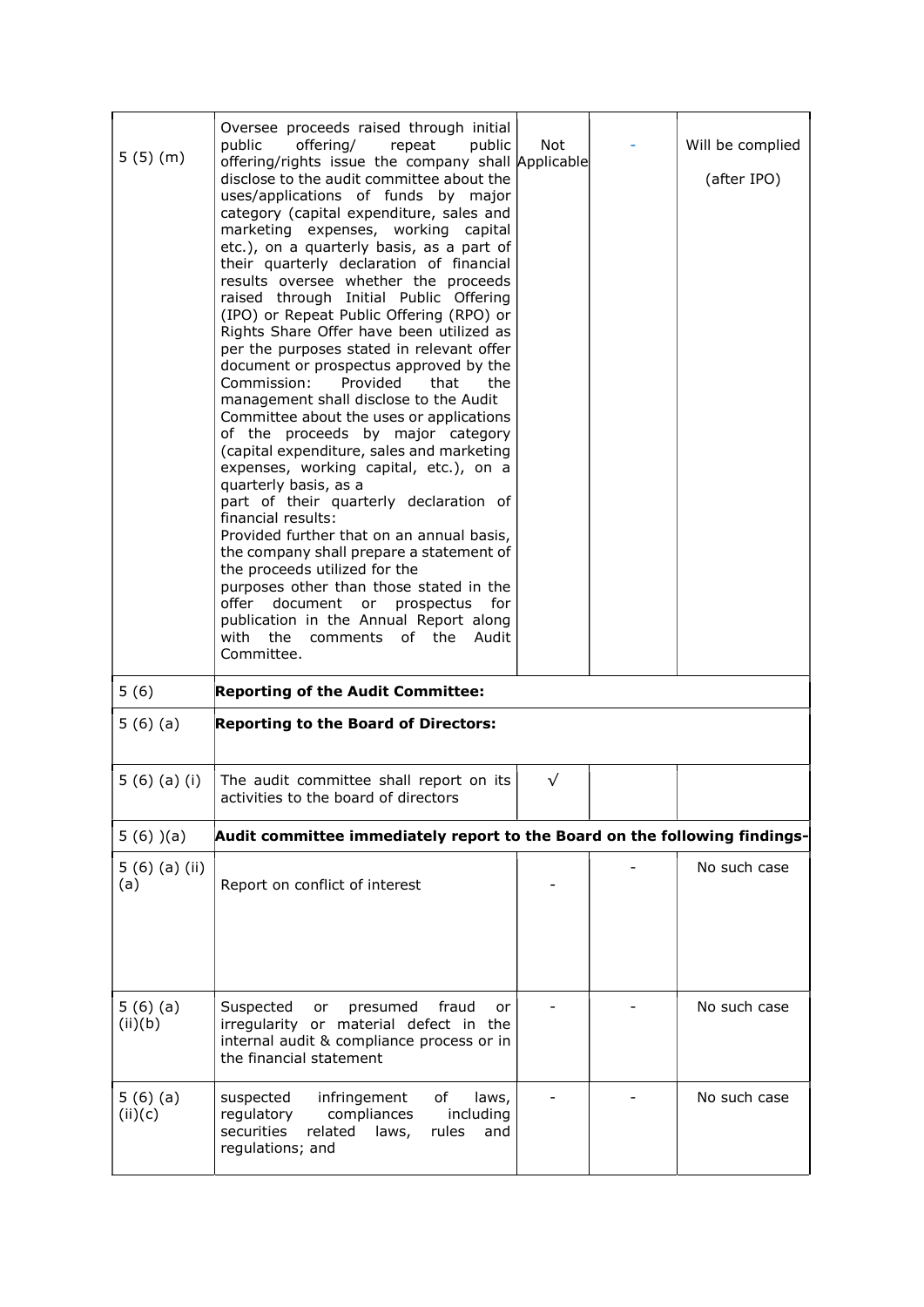| 5(6)(a)<br>(ii)(d) | Any other matter which deems necessary<br>shall be disclosed to the board of<br>directors immediately                                                                                                                                                                                                                                                                                                                                                                                                          |           | No such case |
|--------------------|----------------------------------------------------------------------------------------------------------------------------------------------------------------------------------------------------------------------------------------------------------------------------------------------------------------------------------------------------------------------------------------------------------------------------------------------------------------------------------------------------------------|-----------|--------------|
| 5(6)(b)            | Reporting to the authorities: If the Audit<br>Committee has reported to the Board<br>about anything which has material impact<br>on the financial condition and results of<br>operation and discussed accordingly with<br>the Board and management but they<br>unnecessarily ignored, then inform to<br>commission regarding the findings, upon<br>reporting of such matters to the Board for<br>3 times or completion of 6(six) months<br>from the date of first reporting to Board,<br>whichever is earlier. |           | No such case |
| 5(7)               | Report on activities carried out by the<br>Audit Committee, including any report<br>made to the Board under condition No.<br>$5(6)(a)(ii)$ above during the year, shall be<br>signed by the Chairperson of the Audit<br>Committee and disclosed in the annual<br>report of the issuer company.                                                                                                                                                                                                                 | $\sqrt{}$ |              |
| 6                  | <b>Nomination and Remuneration Committee (NRC)-</b>                                                                                                                                                                                                                                                                                                                                                                                                                                                            |           |              |
| 6(1)(a)            | Nomination<br>committee<br>is<br>sub-<br>a<br>committee of the Board                                                                                                                                                                                                                                                                                                                                                                                                                                           | $\sqrt{}$ |              |
| 6(1)(b)            | NRC shall assist the board in formulation<br>of the nomination criteria or policy for<br>determining<br>qualifications,<br>positive<br>attributes,<br>experiences<br>and<br>independence of directors & top level<br>executives<br>well<br>as<br>as<br>considering<br>remuneration of directors, top level<br>executive:                                                                                                                                                                                       |           |              |
| 6(1)(c)            | The Terms of Reference (ToR) of the NRC<br>shall be clearly set forth in writing<br>covering the areas stated at the condition<br>No.<br>$6(5)(b)$ .                                                                                                                                                                                                                                                                                                                                                           | $\sqrt{}$ |              |
| 6(2)               | <b>Constitution of the NRC</b>                                                                                                                                                                                                                                                                                                                                                                                                                                                                                 |           |              |
| 6(2)(a)            | The committee shall comprise of at least<br>3 members including an independent<br>director;                                                                                                                                                                                                                                                                                                                                                                                                                    | $\sqrt{}$ |              |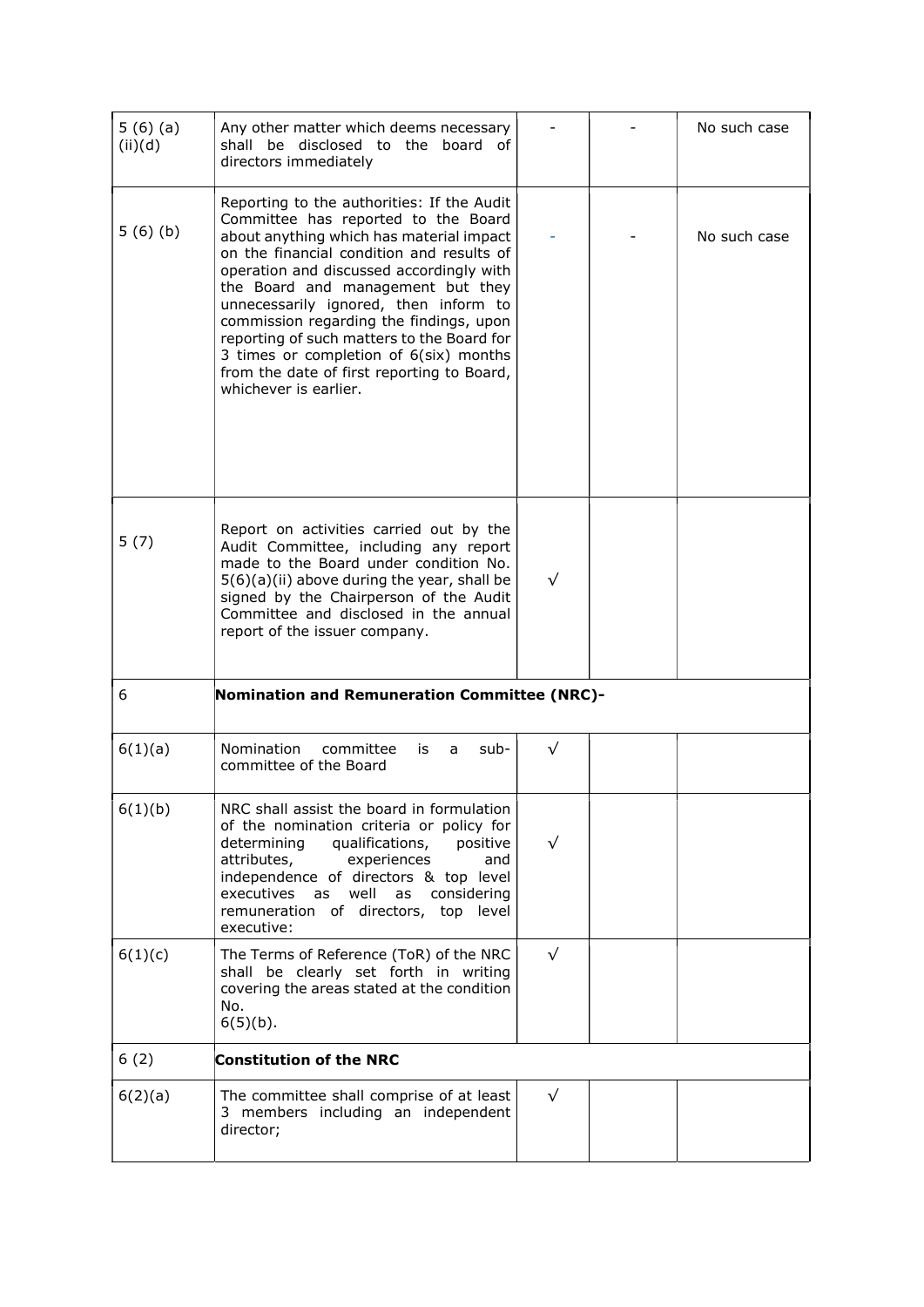| 6(2)(b)    | All members of the committee shall be<br>non-executive directors;                                                                                                                                                                                                      | $\sqrt{}$ |                |
|------------|------------------------------------------------------------------------------------------------------------------------------------------------------------------------------------------------------------------------------------------------------------------------|-----------|----------------|
| 6(2)(c)    | Members of the committee shall be<br>nominated and appointed by the board;                                                                                                                                                                                             | $\sqrt{}$ |                |
| 6(2)(d)    | The board shall have authority to remove<br>any member<br>of the<br>and<br>appoint<br>committee;                                                                                                                                                                       | $\sqrt{}$ |                |
| 6(2)(e)    | In<br>death,<br>resignation,<br>case<br>of<br>disqualification, or removal of any<br>member of the committee or any other<br>cases of vacancies, the board shall fill the<br>vacancy within 180 (one hundred eighty)<br>of occurring such vacancy in the<br>committee; |           | Not applicable |
| 6(2)(f)    | The Chairperson of the Committee may<br>appoint or co-opt any external expert<br>and/or member(s) of staff to the<br>Committee as advisor who shall be non-<br>voting member, if the Chairperson feels<br>that advice or suggestion from such<br>external expert       |           | Not applicable |
| 6(2)(g)    | Company secretary shall act as the<br>secretary of the committee;                                                                                                                                                                                                      | $\sqrt{}$ |                |
| 6(2)(h)    | Quorum of the NRC shall not constitute<br>without attendance of at least<br>an<br>independent director;                                                                                                                                                                | $\sqrt{}$ |                |
| $6(2)$ (i) | No member of the NRC shall receive any<br>remuneration other than Directors' fees<br>or honorarium from the company                                                                                                                                                    | $\sqrt{}$ |                |
| 6(3)       | <b>Chairperson of the NRC:</b>                                                                                                                                                                                                                                         |           |                |
| 6(3)(a)    | The board shall select one member of the<br>NRC to be chairperson of the committee<br>who shall be an independent director                                                                                                                                             | √         |                |
| 6(3)(b)    | In the absence of chairperson of NRC, the<br>remaining members may elect one of<br>themselves as chairman of the meeting.                                                                                                                                              |           | No such case   |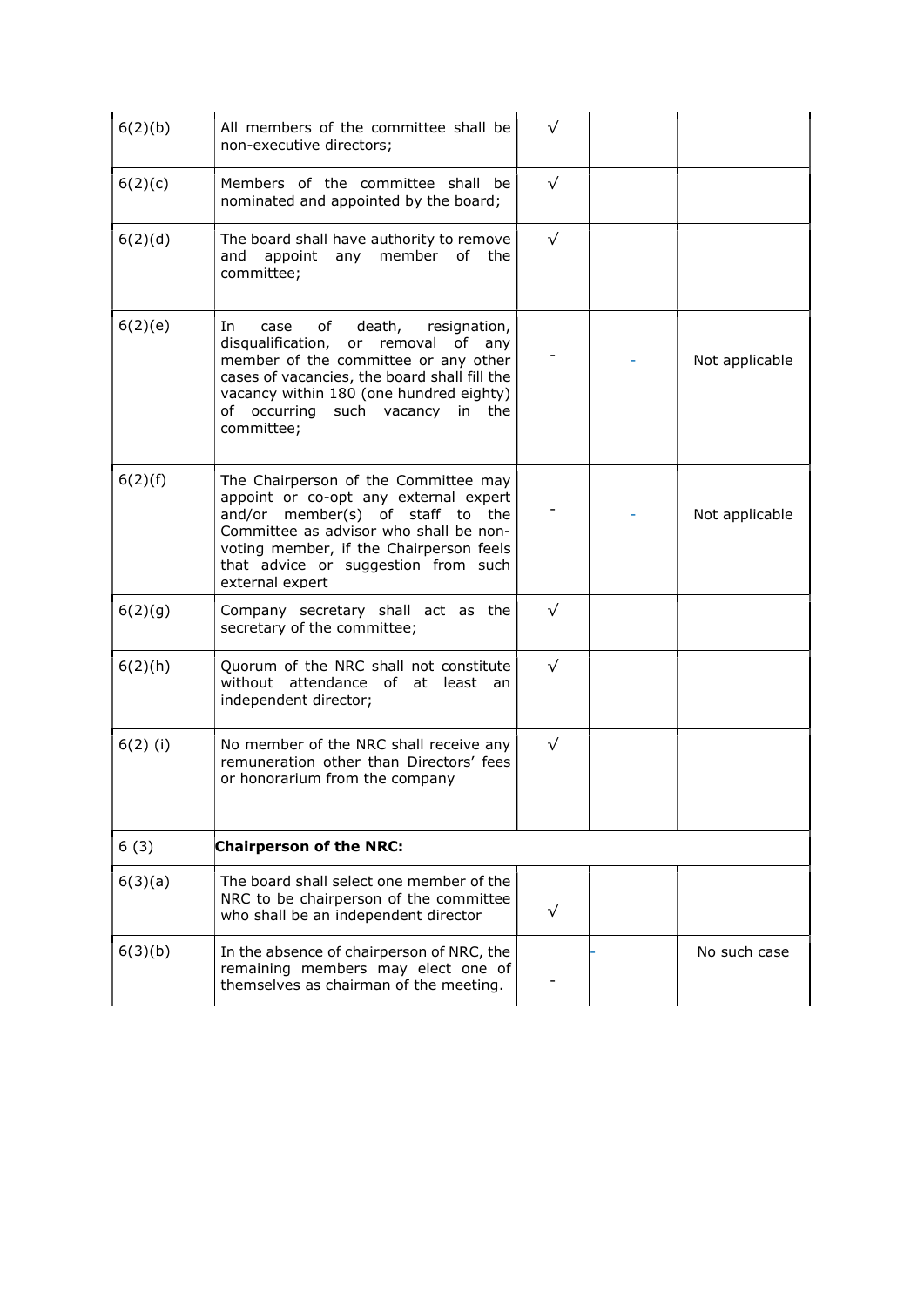| 6(3)(c)    | The Chairperson of the NRC shall attend<br>the annual general meeting (AGM) to<br>answer the queries of the shareholders:<br>Provided that in absence of Chairperson<br>of the NRC, any other member from the<br>NRC shall be selected to be present in the<br>annual general meeting (AGM)<br>for<br>answering the shareholder's queries and<br>reason for absence of the Chairperson of<br>the NRC shall be recorded in the minutes<br>of the AGM.<br>the AGM. |           | Will be Complied<br>in<br>in ensuing Annual<br><b>General Meeting</b> |
|------------|------------------------------------------------------------------------------------------------------------------------------------------------------------------------------------------------------------------------------------------------------------------------------------------------------------------------------------------------------------------------------------------------------------------------------------------------------------------|-----------|-----------------------------------------------------------------------|
| 6(4)       | <b>Meeting of the NRC</b>                                                                                                                                                                                                                                                                                                                                                                                                                                        |           |                                                                       |
| 6(4)(a)    | The NRC shall conduct at least 1 meeting<br>in a financial year;                                                                                                                                                                                                                                                                                                                                                                                                 | $\sqrt{}$ |                                                                       |
| 6(4)(b)    | The Chairperson of the NRC may convene<br>any emergency meeting upon request by<br>any member of the NRC;                                                                                                                                                                                                                                                                                                                                                        | $\sqrt{}$ |                                                                       |
| 6(4)(c)    | The quorum of the meeting of the NRC<br>shall be constituted in presence of either<br>two members or two third of the<br>members of the Committee, whichever is<br>where<br>higher,<br>presence<br>οf<br>an<br>independent director is must as required<br>under condition No. 6(2)(h);                                                                                                                                                                          | $\sqrt{}$ |                                                                       |
| 6(4)(d)    | The proceedings of each meeting of the<br>NRC shall duly be recorded in the minutes<br>and such minutes shall be confirmed in<br>the next meeting of the NRC.                                                                                                                                                                                                                                                                                                    | √         |                                                                       |
| 6(5)       | <b>Role of the NRC</b>                                                                                                                                                                                                                                                                                                                                                                                                                                           |           |                                                                       |
| 6(5)(a)    | NRC shall be independent and responsible<br>accountable to the board<br>or<br>and<br>shareholders;                                                                                                                                                                                                                                                                                                                                                               | $\sqrt{}$ |                                                                       |
| 6(5)(b)    | NRC shall oversee among others the following matters and make report<br>with recommendation to the Board-                                                                                                                                                                                                                                                                                                                                                        |           |                                                                       |
| 6(5)(b)(i) | Formulating the criteria for determining<br>qualifications, positive attributes and<br>independence of director and recommend<br>policy to Board relating to remuneration<br>of the directors, top level executive<br>considering the following-                                                                                                                                                                                                                 | $\sqrt{}$ |                                                                       |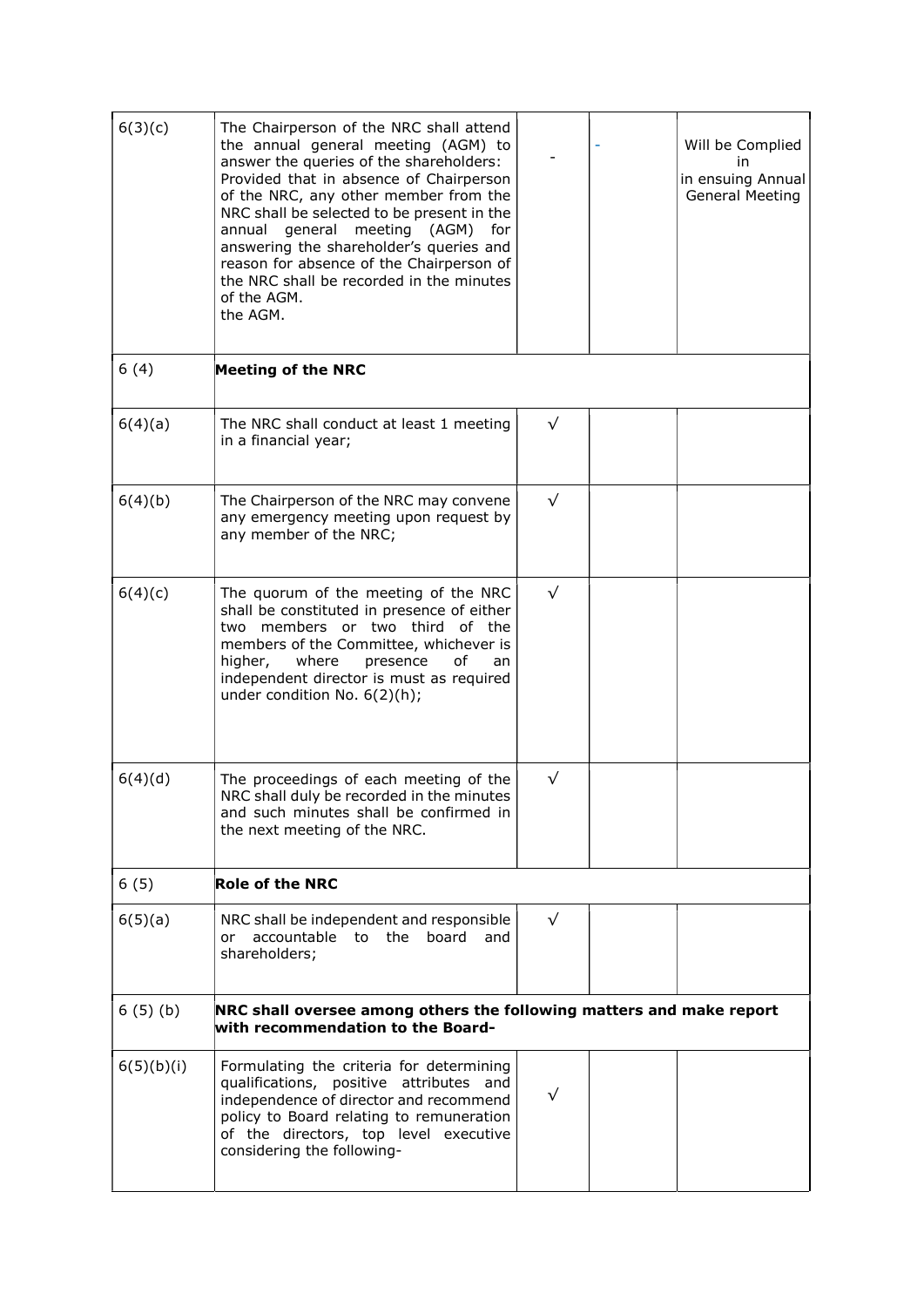| 6(5)(b)(i)(a) | The<br>level<br>and<br>composition<br>of<br>remuneration is reasonable and sufficient<br>to attract, retain and motivate suitable<br>directors to run the company successfully                                             |           |                  |
|---------------|----------------------------------------------------------------------------------------------------------------------------------------------------------------------------------------------------------------------------|-----------|------------------|
| 6(5)(b)(i)(b) | The relationship of remuneration to<br>performance<br>clear<br>and<br>is<br>meets<br>appropriate performance benchmarks;<br>and                                                                                            | $\sqrt{}$ |                  |
| 6(5)(b)(i)(c) | Remuneration to directors, top level<br>executive involves a balance between<br>fixed and incentive pay reflecting short<br>and long-term performance objectives<br>appropriate to the working of company<br>and its goals | $\sqrt{}$ |                  |
| 6(5)(b)(ii)   | devising a policy on Board's diversity<br>taking into consideration age, gender,<br>educational<br>experience,<br>ethnicity,<br>background and nationality;                                                                |           |                  |
| 6(5)(b)(iii)  | Identifying persons who are qualified to<br>become directors and top level executive<br>in accordance with the criteria laid down<br>and recommend their appointment and<br>removal to the board                           | $\sqrt{}$ |                  |
| 6(5)(b)(iv)   | Formulating the criteria for evaluation of<br>independent directors and the board                                                                                                                                          | $\sqrt{}$ |                  |
| 6(5)(b)(v)    | Identifying the company's needs for<br>employees<br>at<br>different<br>levels<br>and<br>determine their selection, transfer or<br>replacement or promotion criteria; and                                                   |           | Will be Complied |
| 6(5)(b)(vi)   | Developing,<br>recommending<br>and<br>reviewing annually the company's human<br>resources and training policies                                                                                                            |           | Will be Complied |
| 6(5)(b)(c)    | The<br>shall<br>disclose<br>company<br>the<br>nomination and remuneration policy and<br>the evaluation criteria and activities of<br>NRC during the year at a glance in its<br>annual report.                              |           | Will be Complied |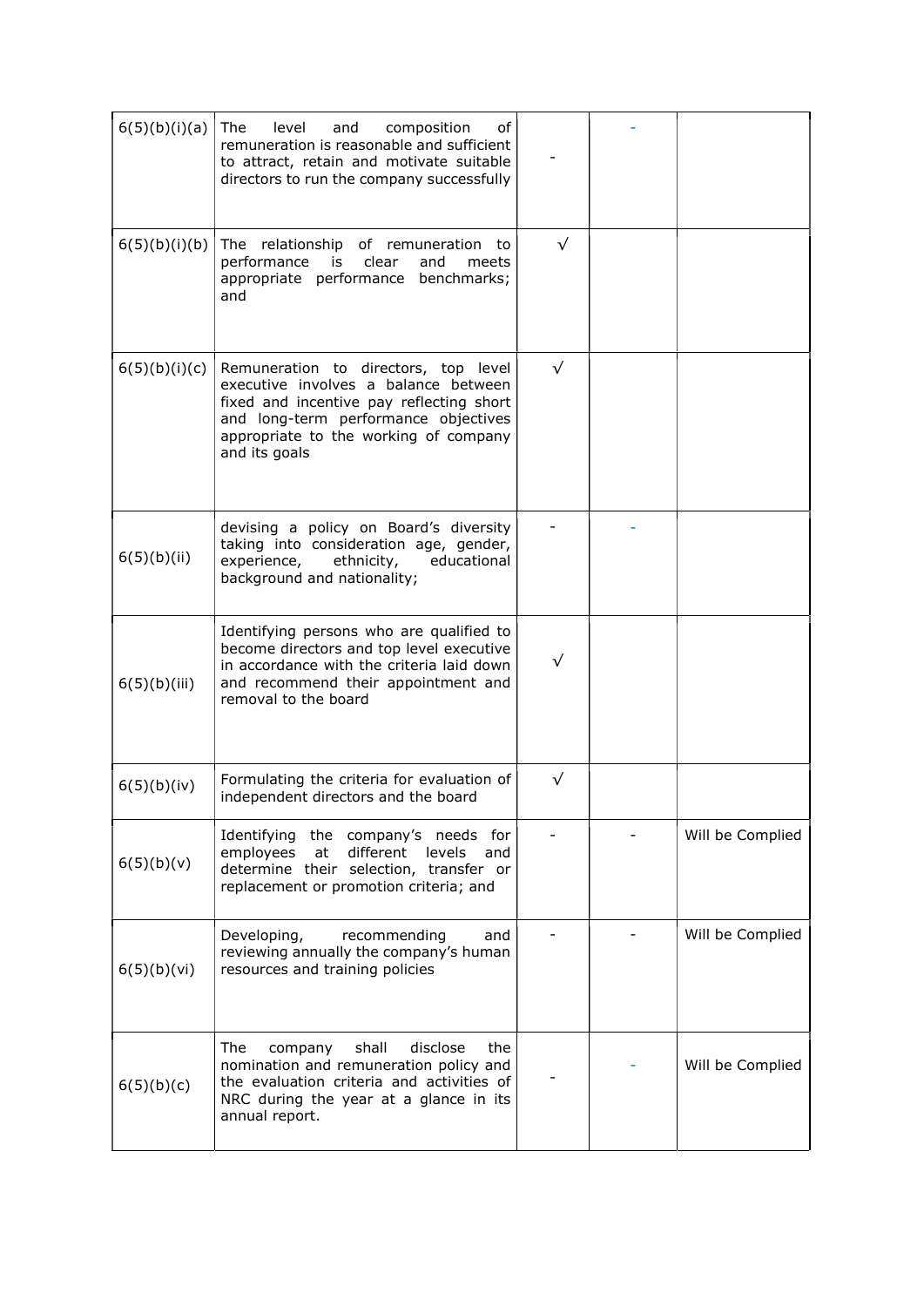| 7             | <b>External or Statutory Auditors-</b>                                                                                                                                                                                                                                      |           |                                                        |
|---------------|-----------------------------------------------------------------------------------------------------------------------------------------------------------------------------------------------------------------------------------------------------------------------------|-----------|--------------------------------------------------------|
| 7(1)          | The Company shall not engage its external or statutory auditors to perform<br>the following services-                                                                                                                                                                       |           |                                                        |
| 7(1)(i)       | appraisal<br>Non-engagement<br>in in<br>or<br>valuation services or fairness opinions;                                                                                                                                                                                      | $\sqrt{}$ |                                                        |
| $7(1)$ (ii)   | Non-engagement in Financial information<br>systems design and implementation;                                                                                                                                                                                               | $\sqrt{}$ |                                                        |
| 7(1)(iii)     | Non-engagement in Book-keeping<br>or<br>other services related to the accounting<br>records or financial statements;                                                                                                                                                        | $\sqrt{}$ |                                                        |
| 7(1)(iv)      | Broker-dealer services;                                                                                                                                                                                                                                                     | $\sqrt{}$ |                                                        |
| 7(1)(v)       | Actuarial services;                                                                                                                                                                                                                                                         | $\sqrt{}$ |                                                        |
| 7(1)(vi)      | Internal audit or special audit services;                                                                                                                                                                                                                                   | $\sqrt{}$ |                                                        |
| $7(1)$ (vii)  | Non-engagement in any other service<br>that the audit committee determines                                                                                                                                                                                                  | $\sqrt{}$ |                                                        |
| $7(1)$ (viii) | certification<br>Audit<br>services<br>or<br>on<br>compliance of corporate governance as                                                                                                                                                                                     | $\sqrt{}$ |                                                        |
| 7(1)(ix)      | Non-engagement any other service that<br>creates conflict of interest.                                                                                                                                                                                                      | $\sqrt{}$ |                                                        |
| 7(2)          | No partner or employees of the external<br>audit firms shall possess any share of the<br>company they audit at least during the<br>tenure of their audit assignment of that<br>company; his or her family members also<br>shall not hold any shares in the said<br>company: | √         |                                                        |
|               | Provided that spouse, son, daughter,<br>father, mother, brother, sister, son-in-                                                                                                                                                                                            |           |                                                        |
| 7(3)          | Representative of external or statutory<br>auditors shall remain present in the<br>Shareholders' Meeting (Annual General<br>Extraordinary<br>General<br>Meeting or<br>Meeting) to answer the queries of the<br>shareholders.                                                |           |                                                        |
| 8             | Maintain a Website by the Company-                                                                                                                                                                                                                                          |           |                                                        |
| 8.(1)         | The company shall have an official<br>website linked with the websites of the<br>stock exchange                                                                                                                                                                             | $\sqrt{}$ | The website is<br>ready, will be link<br>with exchange |
| 8.(2)         | The company shall keep the website<br>functional from the date of listing                                                                                                                                                                                                   |           | The website is<br>ready & Will be<br>Campliad          |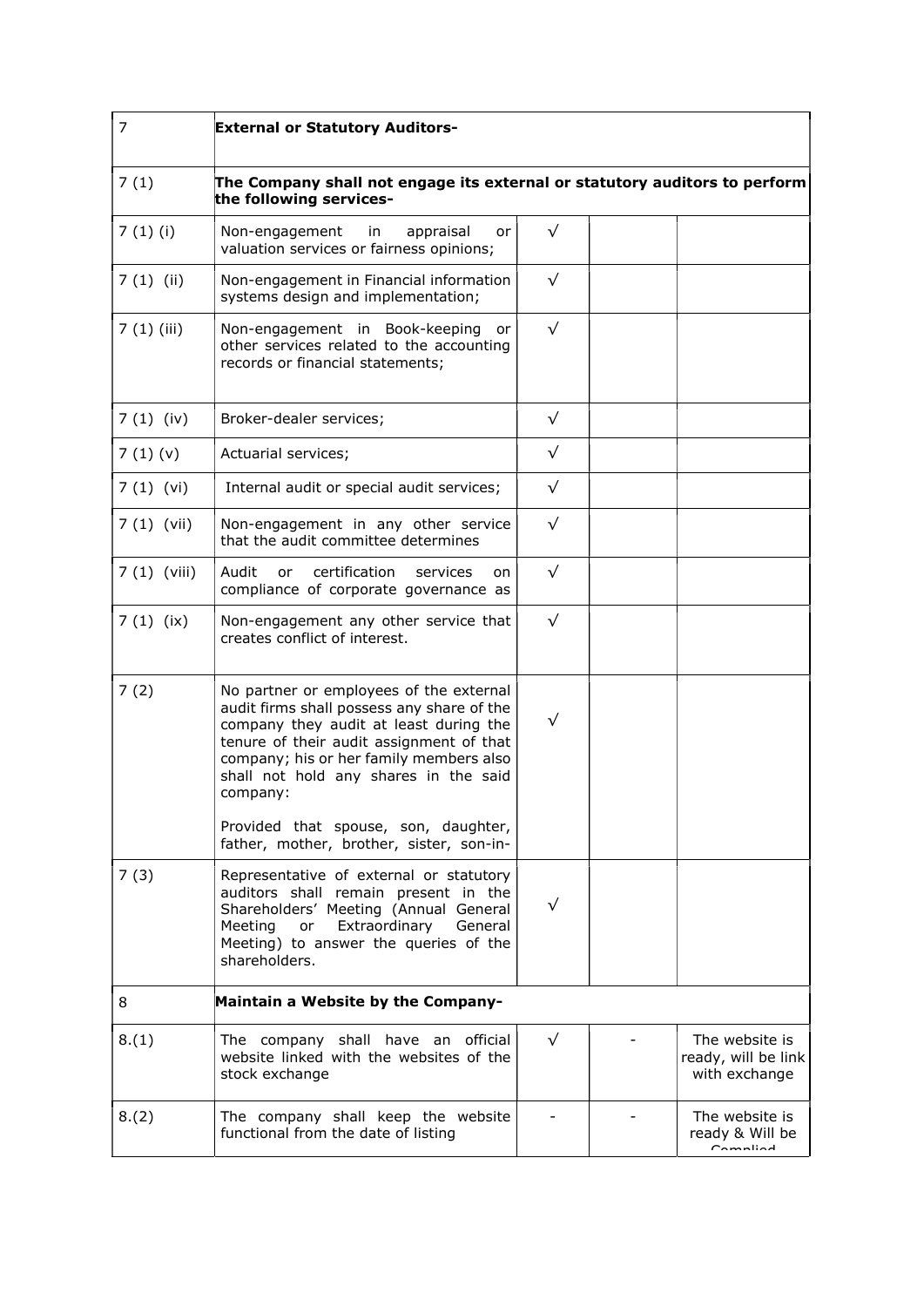| 8.(3) | The company shall make available the<br>detailed disclosures on its website as<br>required under the listing regulations of<br>the concerned stock exchange(s)                                                                | $\sqrt{}$ |  |                                                              |  |  |
|-------|-------------------------------------------------------------------------------------------------------------------------------------------------------------------------------------------------------------------------------|-----------|--|--------------------------------------------------------------|--|--|
| 9     | <b>Reporting and Compliance of Corporate Governance-</b>                                                                                                                                                                      |           |  |                                                              |  |  |
| 9.(1) | Obtaining Certificate from a professional<br>accountant/<br>Secretary<br>regarding<br>compliance of conditions of Corporate<br>Governance Guidelines of the BSEC on a<br>yearly basis and disclose it in the Annual<br>Report |           |  |                                                              |  |  |
| 9(2)  | The professional who will provide the<br>certificate on compliance of the code shall<br>be appointed by the shareholders in<br>Annual General Meeting                                                                         |           |  | Will be complied<br>ensuing Annual<br><b>General Meeting</b> |  |  |
| 9(3)  | The directors of the company shall state,<br>in accordance with the <b>Annexure-C</b><br>attached, in the directors' report whether<br>the company has complied with these<br>conditions                                      | $\sqrt{}$ |  |                                                              |  |  |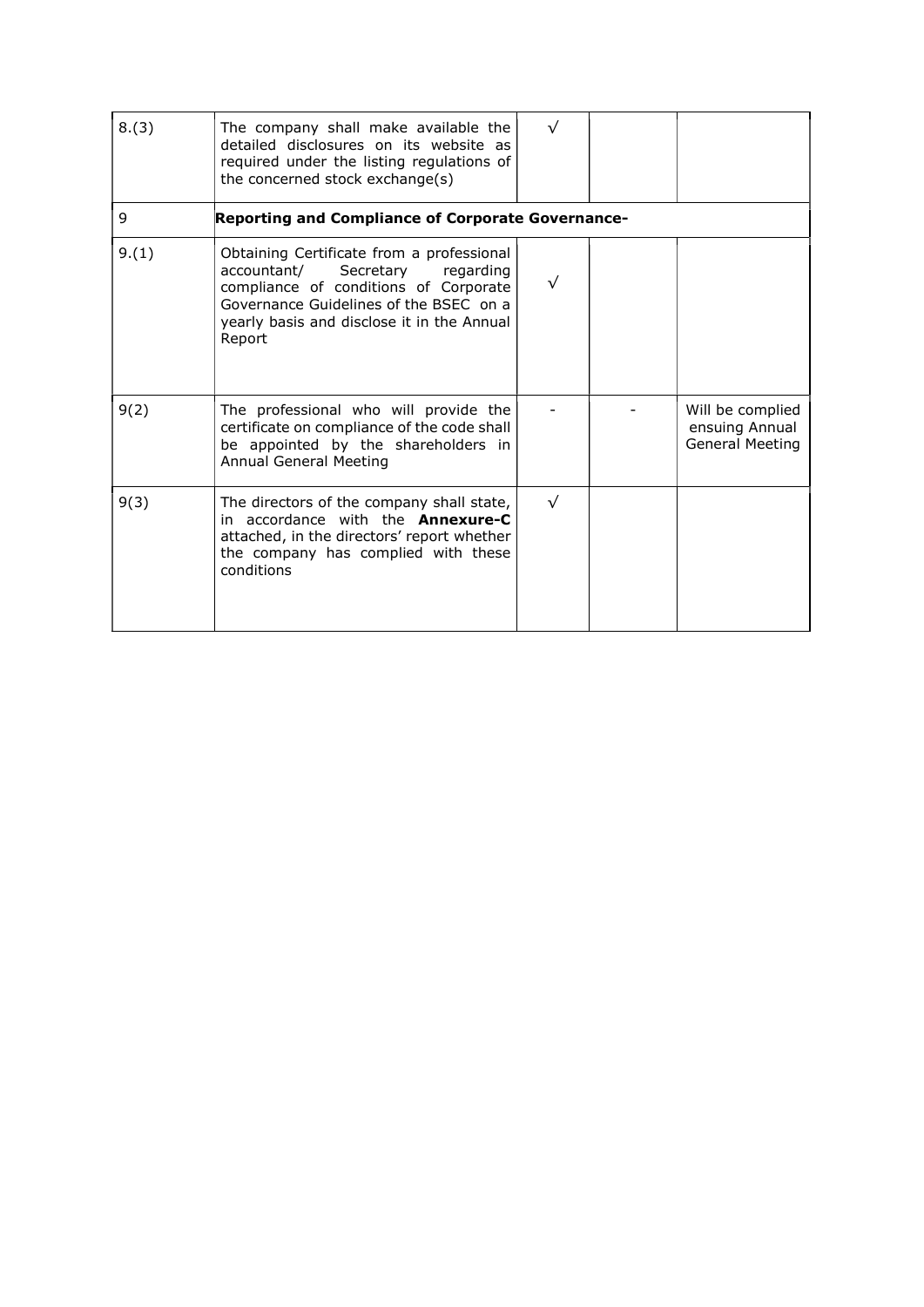#### Management Appreciation:

The Board of Directors record with deep appreciation the contribution made and support & cooperation given by the Officers, Staff, Workers, Customers, Creditors, Banks, Insurance Companies, Utility Providers and the Government in particular and look forward to the global role of the Company.

Thanking you,

On behalf of the Board of Director

SD/-

(Anisuzzaman Chowdhury) Chairman